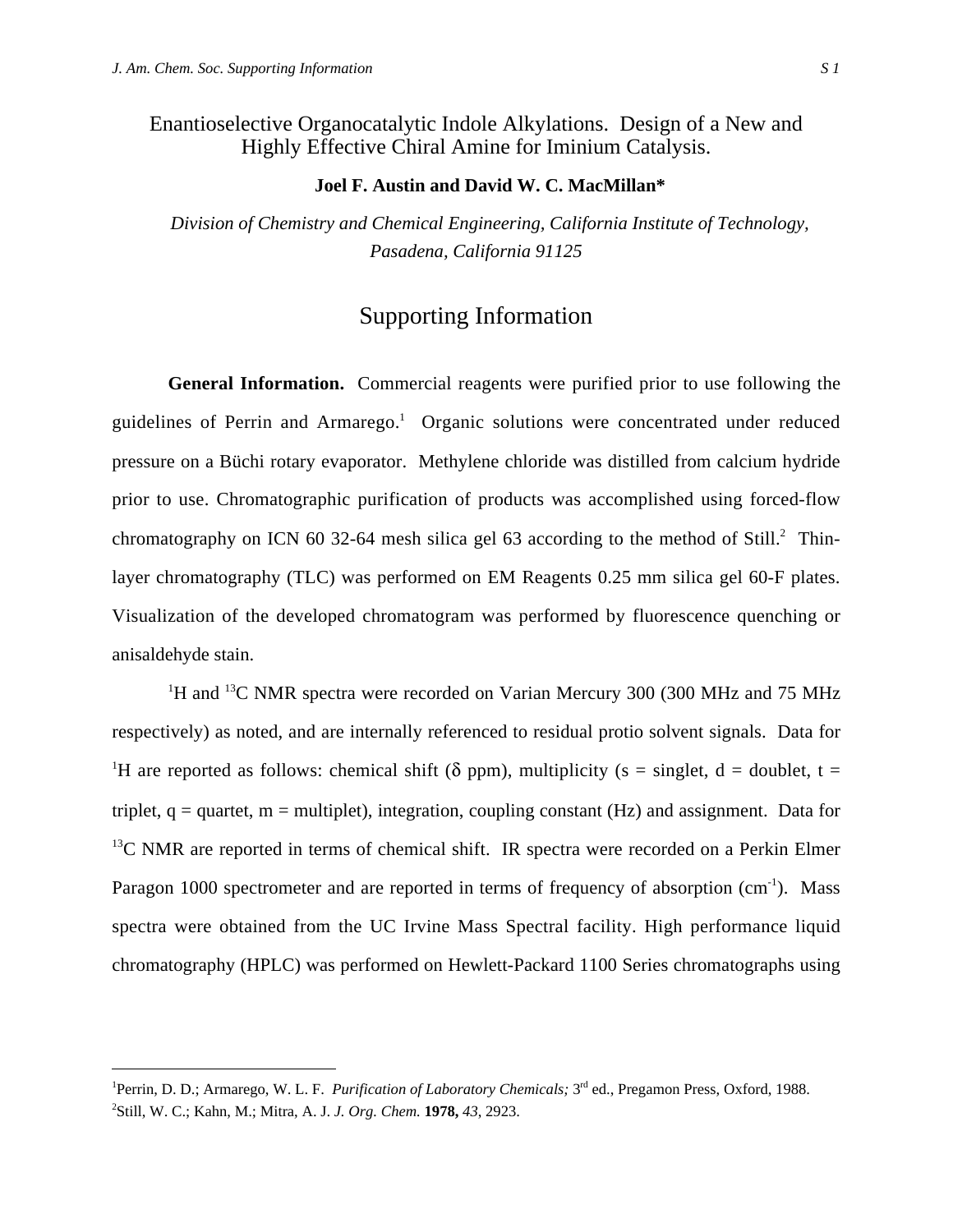Chiralcel AD column (1.6 x 25 cm) and AD guard (1.6 x 5 cm), Chiralcel OD−H (1.6 x 25 cm) and OD guard  $(1.6 \times 5 \text{ cm})$ , or Chiralcel AS  $(1.6 \times 25 \text{ cm})$  and AS guard  $(1.6 \times 5 \text{ cm})$  as noted.

**General Procedure**: An amber 2-dram vial equipped with a magnetic stir bar and containing  $(2*S*,5*S*)-5-benzyl-2-*tert*-butyl-3-methyl-imidazolidin-4-one was charged with  $CH_2Cl_2$ ,$ isopropanol, and the appropriate acid, then placed in a bath of a desired temperature. The solution was stirred for 5 min before addition of the  $\alpha, \beta$ -unsaturated aldehyde. After stirring for an additional 10 minutes the indole substrate was added in one portion. The resulting suspension was stirred at constant temperature until complete consumption of the indole as determined by TLC. The reaction mixture was then passed cold through a silica gel plug with  $Et<sub>2</sub>O$  and then concentrated. The resulting residue was purified by silica gel chromatography (solvents noted) to afford the title compounds. The enantioselectivity was determined by subjecting approximately 10 mg of the title compound to an excess of  $NaBH_4$  and 1 mL of ethanol. After 15 min, the solution was treated with saturated aqueous  $NaHCO<sub>3</sub>$ , and the mixture was extracted with  $CH_2Cl_2$ . The organic layer was separated, filtered through a silica gel plug and subjected to chiral HPLC analysis (conditions noted).

**(***R***)-3-(1-Methyl-1***H***-indol-3-yl)-butanal (Table 1, entry 6).** Prepared according to the general procedure from crotonaldehyde (125 µL, 1.50 mmol), 1-methyl-1*H*-indole (64 µL, 0.50 mmol), TFA (7.7 µL, 0.10 mmol) and (2*S*,5*S*)-5-benzyl-2-*tert*-butyl-3-methyl-imidazolidin-4 one (24.6 mg, 0.100 mmol) in CH<sub>2</sub>Cl<sub>2</sub> (0.85 mL) and isopropanol (0.15 mL) at −83 °C for 19 h to provide, after silica gel chromatography (benzene), the title compound as a colorless oil (83 mg, 82% yield, 92% ee). IR (film) 3054, 2960, 2824, 2722, 1720, 1616, 1550, 1474, 1374, 1329, 1241, 740 cm<sup>-1</sup>; <sup>1</sup>H NMR (300 MHz, CDCl<sub>3</sub>) δ 9.75 (dd, *J* = 2.1, 2.1 Hz, 1H, CHO), 7.63 (d, *J* = 7.8 Hz, 1H, ArH), 7.32-7.21 (m, 2H, ArH), 7.12 (ddd, *J* = 1.5, 7.4, 8.1 Hz, 1H, ArH), 6.84 (s, 1H, NCH), 3.75 (s, 3H, NCH3), 3.68 (dt, *J* = 6.9, 13.8 Hz, 1H, ArCH), 2.88 (ddd, *J* = 2.7, 6.9, 16.2 Hz, 1H, C**H**2CO); 2.71 (ddd, *J* = 2.7, 6.9, 16.2 Hz, 1H, C**H**2CO); 1.44 (d, *J* = 7.2 Hz, 3H,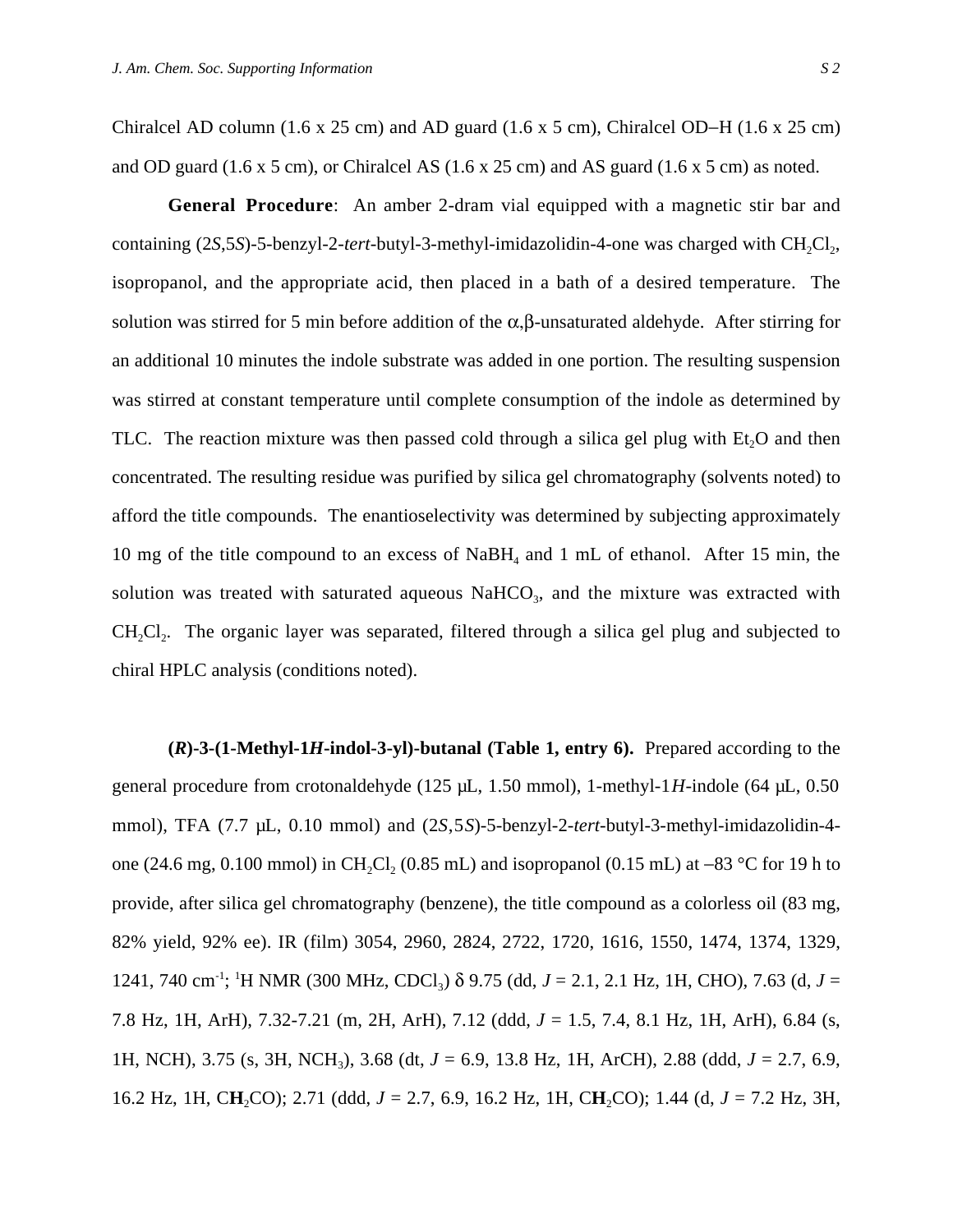CHCH<sub>3</sub>); <sup>13</sup>C NMR (75 MHz, CDCl<sub>3</sub>) δ 202.8, 137.2, 126.6, 125.2, 121.8, 119.1, 118.9, 118.8, 109.5, 51.2, 32.8, 26.0, 21.9; HRMS (CI) exact mass calcd for  $(C_{13}H_{15}NO)$  requires  $m/z$ 201.1154, found  $m/z$  201.1152.  $[\alpha]_D = -4.2$  (c = 1.0, CHCl<sub>3</sub>). The enantiomeric ratio was determined by HPLC analysis of the alcohol, obtained by  $N$ a $BH<sub>4</sub>$  reduction of the aldehyde, using a Chiracel AD and AD guard column  $(2:98 \text{ ethanol/hexanes}, 1 \text{ mL/min})$ ; *S* isomer  $t_r = 25.2$ min and *R* isomer  $t = 27.8$  min.

**(***R***)-3-(1-Methyl-1***H***-indol-3-yl)-hexanal (Table 2, entry 2).** Prepared according to the general procedure from 2-hexenal (174 µL, 1.50 mmol), 1-methyl-1*H*-indole (64µL, 0.50 mmol), TFA (7.7 µL, 0.10 mmol) and (2*S*,5*S*)-5-benzyl-2-*tert*-butyl-3-methyl-imidazolidin-4-one (24.6 mg, 0.100 mmol) in CH<sub>2</sub>Cl<sub>2</sub> (0.85 mL) and isopropanol (0.15 mL) at −60 °C for 6 h to provide, after silica gel chromatography (5:95 EtOAc/hexanes), the title compound as a colorless oil (92 mg, 80% yield, 93% ee). IR (film) 2959, 2923, 2870, 1720, 1483, 1470, 1425, 1376, 1327, 1244, 1159, 1132, 1016, 734 cm<sup>-1</sup>; <sup>1</sup>H NMR (300 MHz, CDCl<sub>3</sub>) δ 9.71 (dd, *J* = 2.1, 2.1 Hz, 1H, CHO), 7.67 (d, *J =* 8.4 Hz, 1H, ArH), 7.35-7.24 (m, 2H, ArH), 7.12 (ddd, *J* = 1.5, 7.2, 8.1 Hz, 1H, ArH), 6.87 (s, 1H, NCH), 3.76 (s, 3H, NCH<sub>3</sub>), 3.55 (m, 1H, ArCH), 2.83 (m, 2H, C**H**<sub>2</sub>CO), 1.79 (m, 2H, CHC**H**<sub>2</sub>CH<sub>2</sub>), 1.34 (dt, *J* = 7.2, 22.8 Hz, 2H, CHC**H**<sub>2</sub>CH<sub>3</sub>), 0.92 (dd, *J* = 7.2, 7.2 Hz, 3H, CH<sub>2</sub>CH<sub>3</sub>); <sup>13</sup>C NMR (75 MHz, CDCl<sub>3</sub>) δ 203.0, 137.2, 127.0, 126.0, 121.6, 119.2, 118.7, 117.0, 109.4, 49.7, 38.5, 32.8, 31.4, 20.8, 14.2; HRMS (CI) exact mass calcd for  $(C_{15}H_{19}NO)$  requires *m/z* 229.1467, found  $m/z$  229.1464.  $[\alpha]_D = -1.7$  (c = 1.0, CHCl<sub>3</sub>). The enantiomeric ratio was determined by HPLC analysis of the alcohol, obtained by  $N$ aBH<sub>4</sub> reduction of the aldehyde, using a Chiracel AS and AS guard column  $(2:98 \text{ ethanol/hexanes}, 1 \text{ mL/min})$ ; *S* isomer  $t_r = 16.1$ min and *R* isomer  $t_r = 18.1$  min.

**(***S***)-4-Methyl-3-(1-methyl-1***H***-indol-3-yl)-pentanal (Table 2, entry 3).** Prepared according to the general procedure from 4-methyl-2-pentenal (175 µL, 1.50 mmol), 1-methyl-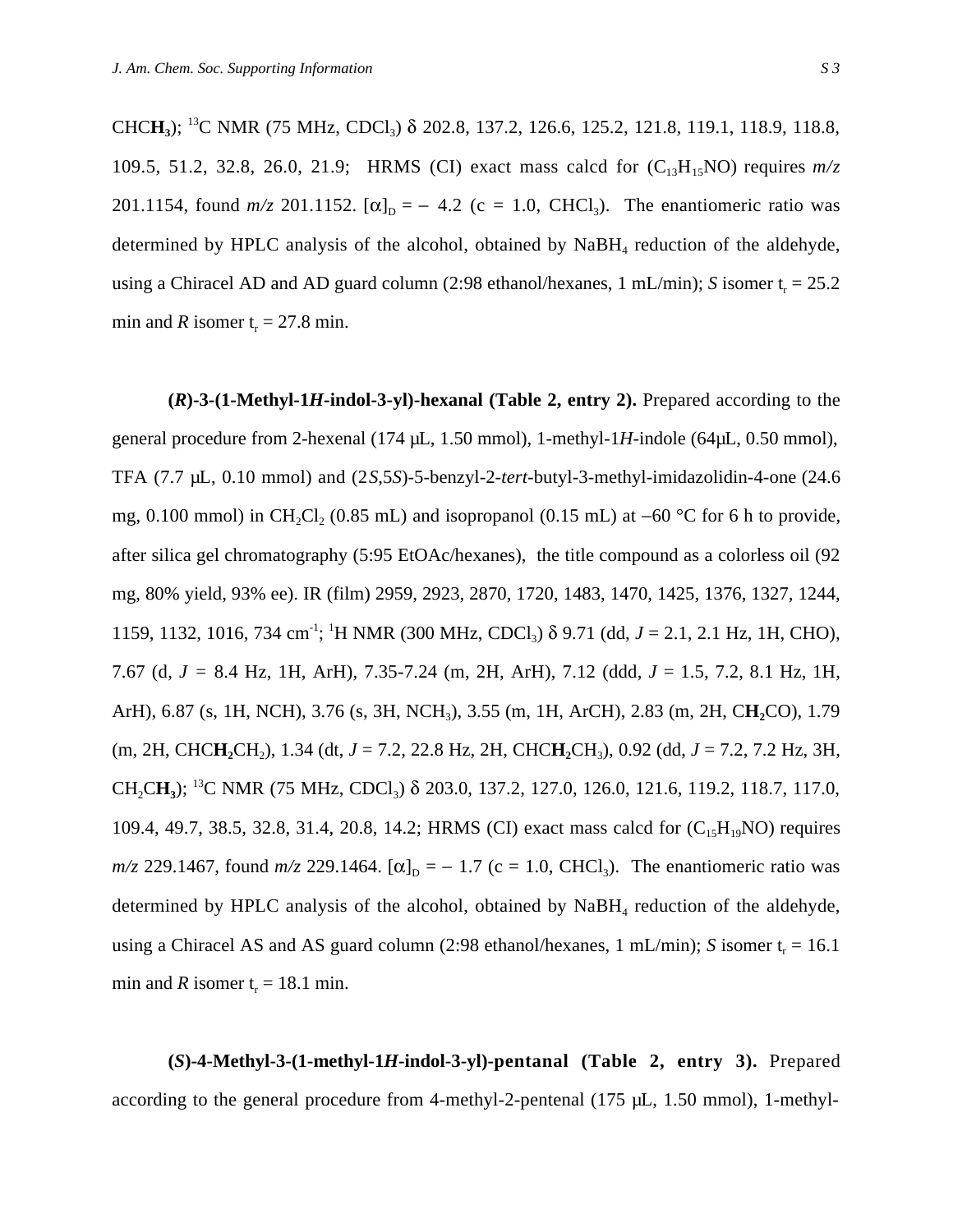1*H*-indole (64µL, 0.50 mmol), TFA (7.7 µL, 0.10 mmol) and (2 *S*,5*S*)-5-benzyl-2-*tert*-butyl-3 methyl-imidazolidin-4-one  $(24.6 \text{ mg}, 0.100 \text{ mmol})$  in CH<sub>2</sub>Cl<sub>2</sub>  $(0.90 \text{ mL})$  and isopropanol  $(0.10 \text{ m})$ 

mL) at −50 °C for 32 h to provide, after silica gel chromatography (10:90 EtOAc/hexanes), the title compound as a colorless oil (85 mg, 74% yield, 93% ee). IR (film) 3052, 2958, 2870, 2834, 2716, 1723, 1609, 1546, 1482, 1469, 1423, 1373, 1328, 1246, 1160, 1138, 1015, 743 cm<sup>-1</sup>; <sup>1</sup>H NMR (300 MHz, CDCl<sub>3</sub>) δ 9.61 (dd, *J* = 2.4, 2.4 Hz, 1H, CHO), 7.63 (dt, *J* = 0.9, 8.1 Hz, 1H, ArH), 7.33-7.22 (m, 2H, ArH), 7.13 (ddd, *J* = 1.5, 6.9, 8.1 Hz, 1H, ArH), 6.82 (s, 1H, NCH), 3.75 (s, 3H, NCH3), 3.40 (dt, *J* = 6.6, 7.8 Hz, 1H, ArCH), 2.81 (d, *J* = 2.4 Hz, 1H, C**H**2CO); 2.79 (d,  $J = 2.4$  Hz, 1H, CH<sub>2</sub>CO); 2.10 (ddd,  $J = 6.6$ , 13.2, 19.8 Hz, 1H, CH(CH<sub>3</sub>)<sub>2</sub>, 0.96 (d,  $J = 2.1$ , 3H, CH(CH<sub>3</sub>)<sub>2</sub>, 0.94 (d, *J* = 2.1 Hz, 3H, CH(CH<sub>3</sub>)<sub>2</sub>; <sup>13</sup>C NMR (75 MHz, CDCl<sub>3</sub>)  $\delta$  203.4, 137.0, 127.6, 126.7, 121.6, 119.4, 118.8, 115.6, 109.3, 46.1, 38.0, 32.9, 32.9, 20.6, 20.4; HRMS (CI) exact mass calcd for  $(C_{15}H_{19}NO)$  requires  $m/z$  229.1467, found  $m/z$  229.1465.  $[\alpha]_D = + 15.8$  (c = 1.0, CHCl<sub>3</sub>). The enantiomeric ratio was determined by HPLC analysis of the alcohol, obtained by NaBH4 reduction of the aldehyde, using a Chiracel AS and AS guard column (4% ethanol / hexanes, 1 mL/min); *R* isomer  $t_r = 13.4$  min and *S* isomer  $t_r = 16.7$  min.

**(***S***)-3-(1-Methyl-1***H***-indol-3-yl)-3-phenyl-propanal (Table 2, entry 5).** Prepared according to the general procedure from cinnamaldehyde (190 µL, 1.50 mmol), 1-methyl-1*H*indole (64µL, 0.50 mmol), TFA (7.7 µL, 0.10 mmol) and (2 *S*,5*S*)-5-benzyl-2-*tert*-butyl-3 methyl-imidazolidin-4-one (24.6 mg,  $0.100$  mmol) in CH<sub>2</sub>Cl<sub>2</sub> (0.85 mL) and isopropanol (0.15 mL) at −55 °C for 45 h to provide, after silica gel chromatography (10:90 EtOAc/hexanes), the title compound as a colorless oil (110 mg, 84% yield, 90% ee). IR (film) 3051, 3026, 2945, 2888, 2822, 2733, 1722, 1616, 1604, 1547, 1474, 1429, 1376, 1331, 1245, 1225, 1156, 1131, 1013, 765, 740, 700 cm-1; 1 H NMR (300 MHz, CDCl3) δ 9.76 (dd, *J* = 2.4, 2.4 Hz, 1H, CHO), 7.43 (dt, *J =* 0.9, 8.1 Hz, 1H, ArH), 7.36-7.28 (m, 7H, ArH), 7.04 (ddd, *J* = 1.2, 6.9, 8.1 Hz, 1H, ArH), 6.88 (s, 1H, NCH), 4.88 (t, *J* = 7.5 Hz, 1H, ArCH), 3.76 (s, 3H, NCH3), 3.22 (ddd, *J* = 2.7, 8.4,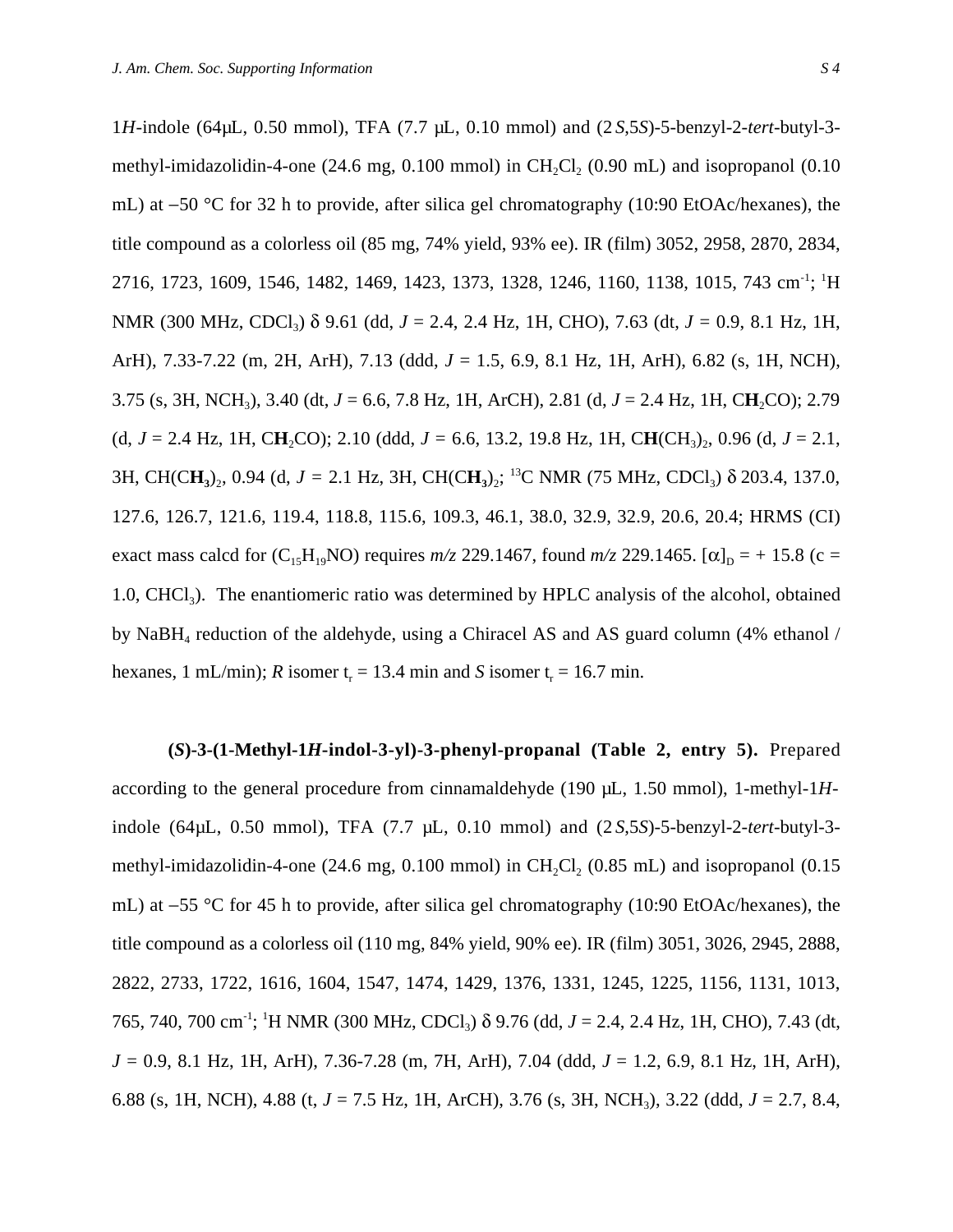16.5 Hz, 1H, CH<sub>2</sub>CO); 3.10 (ddd, *J* = 2.7, 8.4, 16.5 Hz, 1H, CH<sub>2</sub>CO); <sup>13</sup>C NMR (75 MHz, CDCl3) δ 201.8, 143.5, 137.3, 128.6, 127.6, 126.8, 126.6, 126.4, 121.9, 119.4, 119.0, 116.6, 109.3, 50.0, 37.4, 32.9; HRMS (CI) exact mass calcd for  $(C_{15}H_{17}NO)$  requires  $m/z$  263.1310, found  $m/z$  263.1306.  $[\alpha]_D = +30.9$  (c = 1.0, CHCl<sub>3</sub>). The enantiomeric ratio was determined by HPLC analysis of the alcohol, obtained by  $N$ a $BH<sub>4</sub>$  reduction of the aldehyde, using a Chiracel AD and AD guard column (3:97 ethanol/hexanes, 1 mL/min); *S* isomer  $t_r = 48.5$  min and *R* isomer  $t_r = 38.9$  min.

**(***R***)-4-Benzyloxy-3-(1-methyl-1***H***-indol-3-yl)-butanal (Table 2, entry 4).** Prepared according to the general procedure from 4-benzyloxy-but-2-enal (286 mg, 1.50 mmol), 1-methyl-1*H*-indole (64µL, 0.50 mmol), TFA (7.7 µL, 0.10 mmol) and (2 *S*,5*S*)-5-benzyl-2-*tert*-butyl-3 methyl-imidazolidin-4-one  $(24.6 \text{ mg}, 0.100 \text{ mmol})$  in CH<sub>2</sub>Cl<sub>2</sub> (0.85 mL) and isopropanol (0.15 mL) at −83 °C for 18.5 h to provide, after silica gel chromatography (50:50 Et<sub>2</sub>O/hexanes), the title compound as a colorless oil (134 mg, 84% yield, 96% ee). IR (film) 3056, 2957, 2894, 2830, 2722, 1717, 1618, 1600, 1582, 1550, 1478, 1451, 1370, 1331, 1309, 1272, 1223, 1173, 1110, 1070, 1024, 772, 740, 714 cm<sup>-1</sup>; <sup>1</sup>H NMR (300 MHz, CDCl<sub>3</sub>) δ 9.77 (dd, *J* = 2.1, 2.1 Hz, 1H, CHO), 8.04 (d, *J* = 7.2 Hz, 2H, ArH), 7.75 (d, *J =* 8.1 Hz, 1H, ArH), 7.61-724 (m, 5H, ArH), 7.17 (ddd, *J* = 1.5, 6.6, 8.1 Hz, 1H, ArH), 6.96 (s, 1H, NCH), 4.73 (dd, *J* = 5.1, 11.1 Hz, 1H, C**H**2O), 4.42 (dd, *J =* 8.7, 11.1 Hz, 1H, C**H**2O), 4.12 (m, 1H, ArCH), 3.76 (s, 3H, NCH3), 3.06 (ddd,  $J = 2.1$ , 6.3, 16.8 Hz, 1H, CH<sub>2</sub>CO); 2.96 (ddd,  $J = 2.7$ , 8.4, 16.8 Hz, 1H, CH<sub>2</sub>CO); <sup>13</sup>C NMR (75 MHz, CDCl<sub>3</sub>) δ 201.5, 166.4, 137.1, 133.1, 129.9, 129.6, 128.5, 126.8, 126.4, 122.1, 119.3, 119.0, 112.9, 109.6, 68.1, 46.5, 33.0, 31.2; HRMS (CI) exact mass calcd for  $(C_{20}H_{19}NO)$ requires  $m/z$  321.1365, found  $m/z$  321.1354.  $[\alpha]_D = -2.0$  (c = 1.0, CHCl<sub>3</sub>). The enantiomeric ratio was determined by HPLC analysis of the alcohol, obtained by  $NaBH<sub>4</sub>$  reduction of the aldehyde, using a Chiracel AS and AS guard column (4:96 ethanol/hexanes, 1 mL/min); *S* isomer  $t_r = 42.9$  min and *R* isomer  $t_r = 53.2$  min.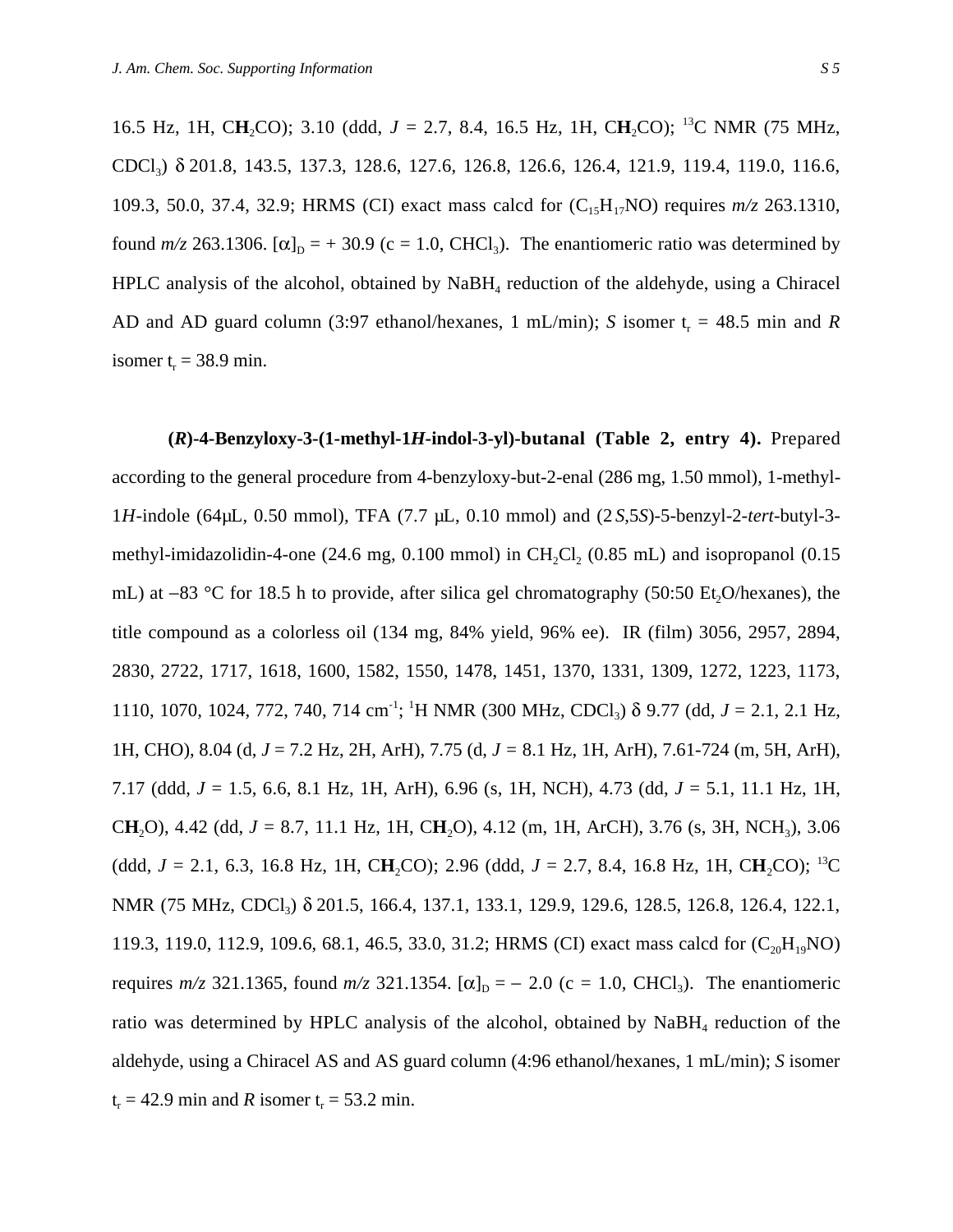#### **(***R***)-2-(1-Methyl-1***H***-indol-3-yl)-4-oxo butyric acid methyl ester (Table 2, entry 6).**

Prepared according to the general procedure from methyl 4-oxo-butenoate (171 mg, 1.50 mmol), 1-methyl-1*H*-indole (64µL, 0.50 mmol), TFA (7.7 µL, 0.10 mmol) and (2 *S*,5*S*)-5-benzyl-2-*tert*butyl-3-methyl-imidazolidin-4-one  $(24.6 \text{ mg}, 0.100 \text{ mmol})$  in CH<sub>2</sub>Cl<sub>2</sub>  $(0.90 \text{ mL})$  and isopropanol (0.10 mL) at −85 °C for 21 h to provide, after silica gel chromatography (5:47:47 acetone/CH<sub>2</sub>Cl<sub>2</sub>/hexanes), the title compound as a colorless oil (109 mg, 89% yield, 91% ee). IR (film) 2937, 2833, 2729, 1732, 1623, 1545, 1477, 1436, 1379, 1332, 1228, 1171, 1042, 1016, 980, 773, 742 cm<sup>-1</sup>; <sup>1</sup>H NMR (300 MHz, CDCl<sub>3</sub>) δ 9.81 (s, 1H, CHO), 7.67 (d, *J* = 8.4 Hz, 1H, ArH), 7.33-7.23 (m, 2H, ArH), 7.15 (ddd, *J* = 1.2, 7.6, 7.8 Hz, 1H, ArH), 6.98 (s, 1H, NCH), 4.44 (dd, *J =* 5.4, 9.3 Hz, 1H, ArH), 3.76 (s, 3H, NCH3), 3.69 (s, 3H, OCH3), 3.47 (dd, *J* = 9.3, 18.6 Hz, 1H, CH<sub>2</sub>CO); 2.94 (dd, *J* = 5.1, 18.3 Hz, 1H, CH<sub>2</sub>CO); <sup>13</sup>C NMR (75 MHz, CDCl<sub>3</sub>) δ 200.1, 173.8, 137.0, 126.9, 126.5, 122.1, 119.5, 119.1, 110.8, 109.6, 52.5, 46.8, 36.5, 33.0; HRMS (CI) exact mass calcd for  $(C_{14}H_{15}NO_3)$  requires  $m/z$  245.1048, found  $m/z$  153.1151.  $[\alpha]_D =$ − 123.6 (c = 1.0, CHCl<sub>3</sub>). The enantiomeric ratio was determined by HPLC analysis of the alcohol, obtained by  $N_aBH_a$  reduction of the aldehyde, using a Chiracel AS and AS guard column (3:97 isopropanol / hexanes, 1 mL/min); *S* isomer  $t = 71.7$  min and *R* isomer  $t = 76.3$ min.

**(***R***)-3-(1***H***-Indol-3-yl)-butanal (Table 3, entry 2).** Prepared according to general procedure from crotonaldehyde (100 µL, 1.25 mmol), indole (146 mg, 1.25 mmol), 2,4dinitrobenzoic acid (53 mg, 0.25 mmol) and (2*S* , 5*S*)-5-benzyl-2-*tert*-butyl-3-methylimidazolidin-4-one (62 mg, 0.25 mmol) in CH<sub>2</sub>Cl<sub>2</sub> (2.25 mL) and isopropanol (0.25 mL) at −60 °C for 19 h at which time an additional 30 µL (0.36 mmol) of crotonaldehyde was added. The reaction was allowed to continue stirring for an additional 3 h to provide, after silica gel chromatography (20:80 EtOAc/hexanes), the title compound as a colorless oil (168 mg, 72%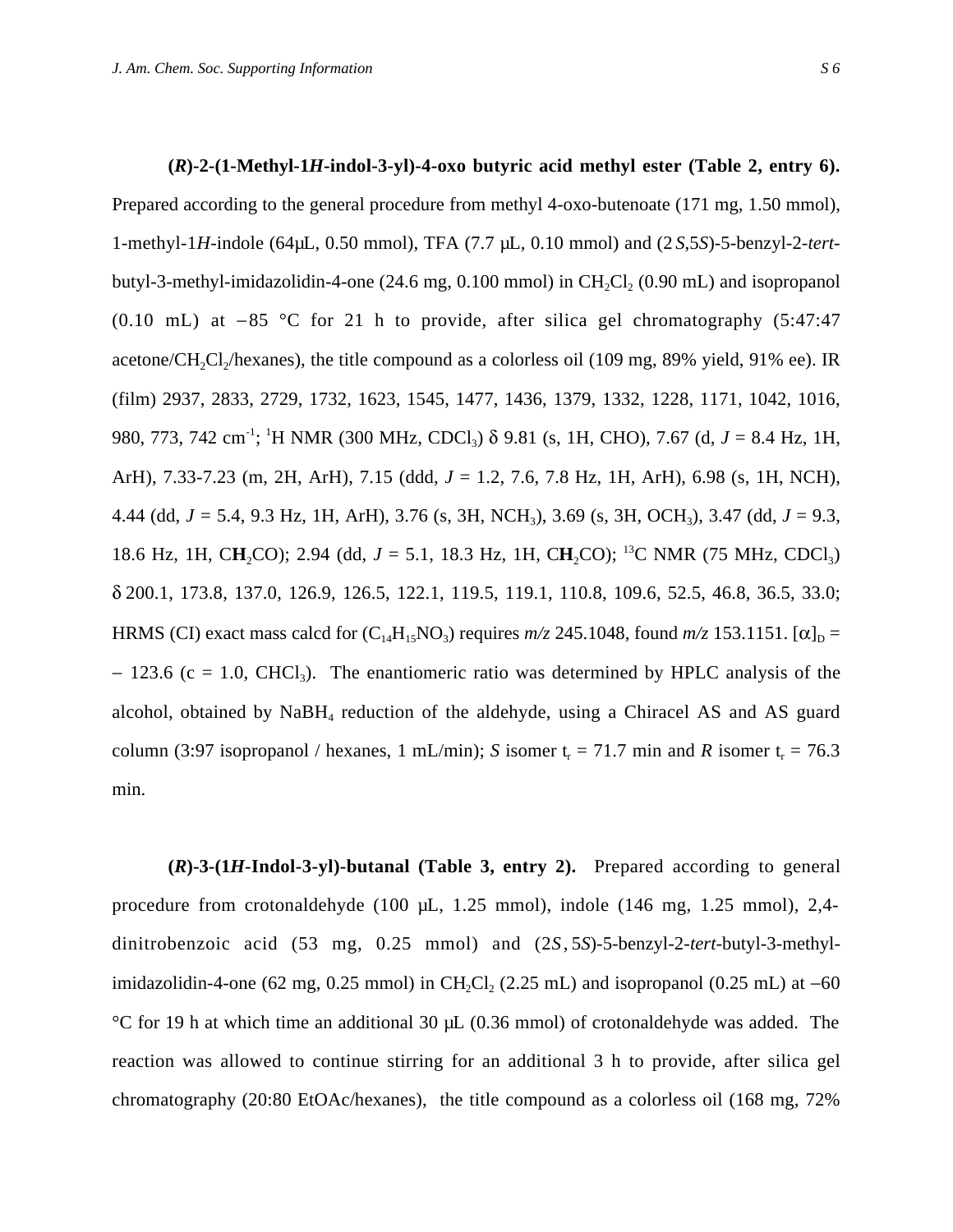yield, 91% ee). IR (film) 3408, 2962, 2875, 2833, 2729, 1716, 1617, 1451, 1420, 1337, 1223, 1099, 1010, 772, 741 cm<sup>-1</sup>; <sup>1</sup>H NMR (300 MHz, CDCl<sub>3</sub>) δ 9.77 (dd, *J* = 2.1, 2.1 Hz, 1H, CHO), 8.15 (s, 1H, NH), 7.68 (dt, *J* = 0.6, 7.8 Hz, 1H, ArH), 7.35 (dt, J = 1.5, 7.8 Hz, 1H, ArH), 7.27- 7.15 (m, 2H, ArH), 6.94 (d, *J* = 2.4 Hz, 1H, NCH), 3.68 (dt, *J* = 7.2, 21 Hz, 1H, ArCH), 2.91 (ddd, *J* = 2.4, 6.9, 16.2 Hz, 1H, C**H**2CO); 2.73 (ddd, *J* = 2.1, 7.2, 16.2 Hz, 1H, C**H**2CO); 1.47 (d, *J* = 6.9 Hz, 3H, CHC**H3**); 13C NMR (75 MHz, CDCl3) δ 203.0, 136.5, 126.1, 122.1, 120.7, 120.1, 119.3, 118.9, 111.4, 50.9, 26.0, 21.6; HRMS (CI) exact mass calcd for (C<sub>12</sub>H<sub>13</sub>NO) requires  $m/z$ 187.0997, found  $m/z$  153.0993.  $[\alpha]_D = -2.2$  (c = 1.0, CHCl<sub>3</sub>). The enantiomeric ratio was determined by HPLC analysis of the alcohol, obtained by  $N$ a $BH<sub>4</sub>$  reduction of the aldehyde, using a Chiracel OD–H and OD guard column (10:90 ethanol/hexanes, 1 mL/min); *S* isomer t<sub>r</sub> = 20.2 min and *R* isomer t<sub>r</sub> = 17.6 min.

 $(R)$ -3-(1-Allyl-1*H*-indol-3-yl)-butanal (Table 3, entry 3). Prepared according to general procedure from crotonaldehyde (125 µL, 1.50 mmol), 1-allyl-1*H*-indole (78.5 mg, 0.500 mmol), TFA (7.7 µL, 0.10 mmol) and (2*S*,5*S*)-5-benzyl-2-tert-butyl-3-methyl-imidazolidin-4one (24.6 mg, 0.100 mmol) in CH<sub>2</sub>Cl<sub>2</sub> (0.90 mL) and isopropanol (0.10 mL) at  $-72$  °C for 21 h to provide, after silica gel chromatography (7:93 EtOAc/hexanes), the title compound as a colorless oil (80 mg, 70% yield, 92% ee). IR (film) 3041, 2966, 2919, 2822, 2834, 2712, 1722, 1469, 1375, 1328, 1309, 1262, 192, 1018, 995, 929, 736 cm<sup>-1</sup>; <sup>1</sup>H NMR (300 MHz, CDCl<sub>3</sub>) δ 9.76 (dd, *J* = 2.1, 2.1 Hz, 1H, CHO), 7.64 (dt, *J* = 0.9, 7.8 Hz, 1H, ArH), 7.33-7.20 (m, 2H, ArH), 7.13 (ddd, *J* = 0.9, 6.9, 7.8 Hz, 1H, ArH), 6.89 (s, 1H, NCH), 5.98 (ddd, *J* = 5.4, 9.9, 22.5 Hz, 1H, CH<sub>2</sub>CHCH<sub>2</sub>), 5.20 (dd,  $J = 1.5$ , 10.2 Hz, 1H, CH<sub>2</sub>CHCH<sub>2</sub>), 5.10 (dt,  $J = 1.5$ , 17.1 Hz, 1H  $CH_2CHCH$ <sub>2</sub>), 4.68 (d,  $J = 5.4$  Hz, 2H NCH<sub>2</sub>), 3.69 (dt,  $J = 6.9$ , 21.3 Hz, 1H, ArCH), 2.88 (ddd, *J* = 2.4, 6.6, 16.2 Hz, 1H, C**H**2CO); 2.71 (ddd, *J* = 2.1, 7.2, 16.2 Hz, 1H, C**H**2CO); 1.44 (d, *J =* 6.9 Hz, 3H, CHC**H**<sub>3</sub>); <sup>13</sup>C NMR (75 MHz, CDCl<sub>3</sub>) δ 202.8, 136.7, 133.5, 126.8, 124.1, 121.8, 119.3, 119.2, 119.0, 117.4, 109.8, 51.1, 48.9, 26.1, 21.8; HRMS (CI) exact mass calcd for  $(C_{15}H_{17}NO)$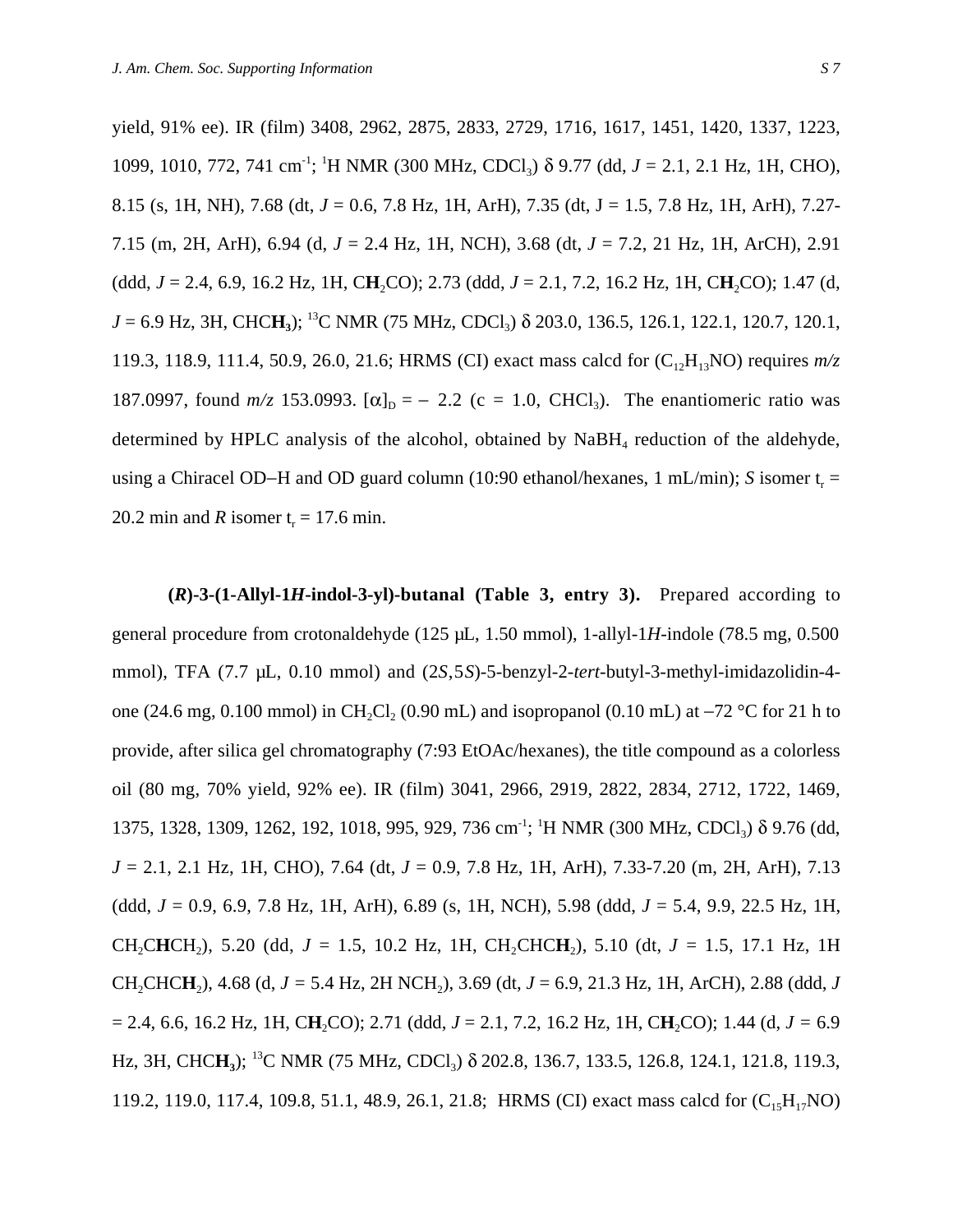requires  $m/z$  227.1310, found  $m/z$  227.1309. [α]<sub>D</sub> = − 4.4 (c = 1.0, CHCl<sub>3</sub>). The enantiomeric ratio was determined by HPLC analysis of the alcohol, obtained by  $N$ aBH<sub>4</sub> reduction of the aldehyde, using a Chiracel AD and AD guard column (2:98 ethanol/hexanes, 1 mL/min); *S* isomer  $t_r = 38.7$  min and *R* isomer  $t_r = 42.2$  min.

**(***R***)-3-(1-Benzyl-1***H***-indol-3-yl)-butanal (Table 3, entry 4).** Prepared according to the general procedure from crotonaldehyde (125 µL, 1.50 mmol), 1-benzyl-1*H*-indole (104 mg, 0.500 mmol), 2,4-dinitrobenzoic acid (21.2 mg, 0.100 mmol) and (2*S*,5*S*)-5-benzyl-2-*tert*-butyl-3-methyl-imidazolidin-4-one  $(24.6 \text{ mg}, 0.100 \text{ mmol})$  in CH<sub>2</sub>Cl<sub>2</sub>  $(0.90 \text{ mL})$  and isopropanol  $(0.10 \text{ m})$ mL) at −60 °C for 41 h, at which time an additional 125 µL (1.50 mmol) of crotonaldehyde was added. The reaction was continued for an additional 70 h, at which time an additional 42 µL (0.50 mmol) of crotonaldehyde was added. The reaction was continued at this temperature for an additional 5 h, at which time the temperature was raised to −40 °C for 2 h, then −10 °C for an additional 2 h to provide, after silica gel chromatography (15:85 EtOAc/hexanes), the title compound as a colorless oil (110 mg, 80% yield, 89% ee). IR (film) 3062, 3030, 2965, 2925, 2877, 2820, 2724, 1722, 1613, 1589, 1549, 1496, 1480, 1468, 1452, 1392, 1372, 1356, 1331, 1303, 1251, 1203, 1174, 1017 cm<sup>-1</sup>; <sup>1</sup>H NMR (300 MHz, CDCl<sub>3</sub>) δ 9.76 (dd, *J* = 2.4, 2.4 Hz, 1H, CHO), 7.66 (dt, *J =* 0.6, 7.5 Hz, 1H, ArH), 7.33-7.08 (m, 8H, ArH), 6.92 (s, 1H, NCH), 5.28 (s, 2H, NCH2), 3.70 (dt, *J* = 6.9, 21 Hz, 1H, ArCH), 2.89 (ddd, *J* = 2.4, 6.6, 16.5 Hz, 1H, C**H**2CO); 2.72 (ddd, *J* = 1.8, 7.8, 15.9 Hz, 1H, C**H**2CO); 1.44 (d, *J =* 6.9 Hz, 3H, CHC**H3**); 13C NMR (75 MHz, CDCl<sub>3</sub>) δ 202.7, 137.5, 131.9, 128.8, 127.6, 126.9, 126.8, 124.6, 122.0, 119.6, 119.3, 119.2, 110.0, 51.2, 50.1, 26.1, 21.0; HRMS (CI) exact mass calcd for  $(C_{19}H_{19}NO)$  requires  $m/z$ 277.1467, found  $m/z$  277.1464.  $[\alpha]_D = +3.5$  (c = 1.0, CHCl<sub>3</sub>). The enantiomeric ratio was determined by HPLC analysis of the alcohol, obtained by  $N$ a $BH<sub>4</sub>$  reduction of the aldehyde, using a Chiracel AD and AD guard column (2:98 isopropanol / hexanes, 1 mL/min); *S* isomer t<sub>r</sub>  $= 26.5$  min and *R* isomer t<sub>r</sub> = 29.5 min.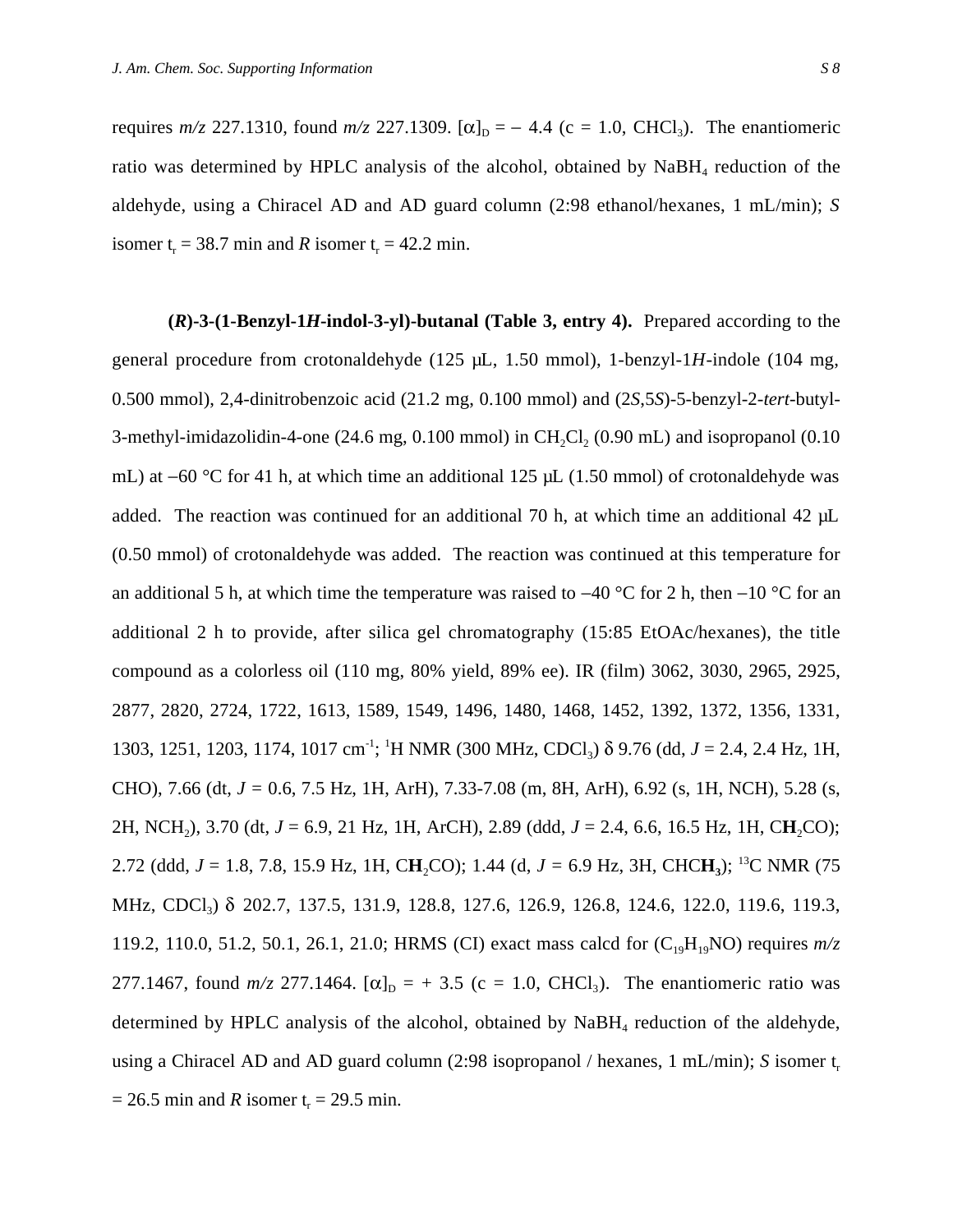#### **(***R***)-4-Benzyloxy-3-(4-methoxy-1-methyl-1***H***-indol-3-yl)-butanal (Table 3, entry 6).**

Prepared according to the general procedure from 4-benzyloxy-but-2-enal (285 mg, 1.50 mmol), 4-methoxy-1-methyl-1*H*-indole (80.5 mg, 0.500 mmol), TFA (7.7 µL, 0.10 mmol) and (2*S*,5*S*)- 5-benzyl-2-tert-butyl-3-methyl-imidazolidin-4-one (24.6 mg, 0.100 mmol) in CH<sub>2</sub>Cl<sub>2</sub> (0.90 mL) and isopropanol (0.10 mL) at −87 °C for 19.5 h to provide, after silica gel chromatography (20:80 EtOAc/hexanes), the title compound as a colorless oil (158 mg, 90% yield, 94% ee). IR (film) 3081, 2961, 2850, 2730, 1719, 1608, 1582, 1548, 1501, 1466, 1454, 1424, 1381, 1334, 1321, 1274, 1261, 1180, 1116, 1073, 1026, 782, 714 cm<sup>-1</sup>; <sup>1</sup>H NMR (300 MHz, CDCl<sub>3</sub>) δ 9.78 (dd, *J* = 2.4, 2.4 Hz, 1H, CHO), 8.03-8.01 (m, 2H, ArH), 7.59-7.53 (m, 1H, ArH), 7.47-7.41 (m, 2H, ArH), 7.16 (t, *J* = 8.4 Hz, 1H, ArH), 6.92 (dd, *J =* 0.6, 8.4 Hz, 1H, ArH), 6.83 (s, 1H, NCH), 6.52 (d, *J* = 7.5 Hz, 1H, ArH), 4.71 (dd, *J =* 5.1, 10.5 Hz, 1H, C**H**2O), 4.50 (dd, *J =* 8.4, 10.5 Hz, 1H, C**H**2O), 4.35 (m, 1H, ArCH), 3.94 (s, 1H, OCH3), 3.71 (s, 3H, NCH3), 2.98 (d, *J* = 2.4 Hz, 1H, CH<sub>2</sub>CO); 2.96 (d, *J* = 2.7 Hz, 1H, CH<sub>2</sub>CO); <sup>13</sup>C NMR (75 MHz, CDCl<sub>3</sub>) δ 202.5, 166.3, 154.2, 133.0, 130.3, 129.6, 128.6, 128.4, 125.4, 122.9, 116.8, 113.6, 102.8, 99.4, 68.8, 55.3, 47.3, 33.2, 32.2; HRMS (CI) exact mass calcd for  $(C_{21}H_{21}NO_4)$  requires  $m/z$  351.1471, found  $m/z$ 351.1466.  $[\alpha]_D = -13.9$  (c = 1.0, CHCl<sub>3</sub>). The enantiomeric ratio was determined by HPLC analysis of the alcohol, obtained by NaBH<sub>4</sub> reduction of the aldehyde, using a Chiracel AD and AD guard column (4:96 ethanol/hexanes, 1 mL/min); *S* isomer t<sub>r</sub> = 58.7 min and *R* isomer t<sub>r</sub> = 47.5 min.

**(***R***)-4-Benzyoxy-3-(4-methyl-1***H***-indol-3-yl)-butanal (Table 3, entry 5).** Prepared according to the general procedure from benzoic acid 4-benzyloxy-but-enal (143 mg, 0.750 mmol), 4-methyl-1*H*-indole (80.5 mg, 0.500 mmol), 2,4-dinitrobenzoic acid (21.2 mg, 0.100 mmol) and (2*S*,5*S*)-5-benzyl-2-*tert*-butyl-3-methyl-imidazolidin-4-one (24.6 mg, 0.100 mmol) in CH<sub>2</sub>Cl<sub>2</sub> (0.90 mL) and isopropanol (0.10 mL) at −60 °C for 2.5 h to provide, after silica gel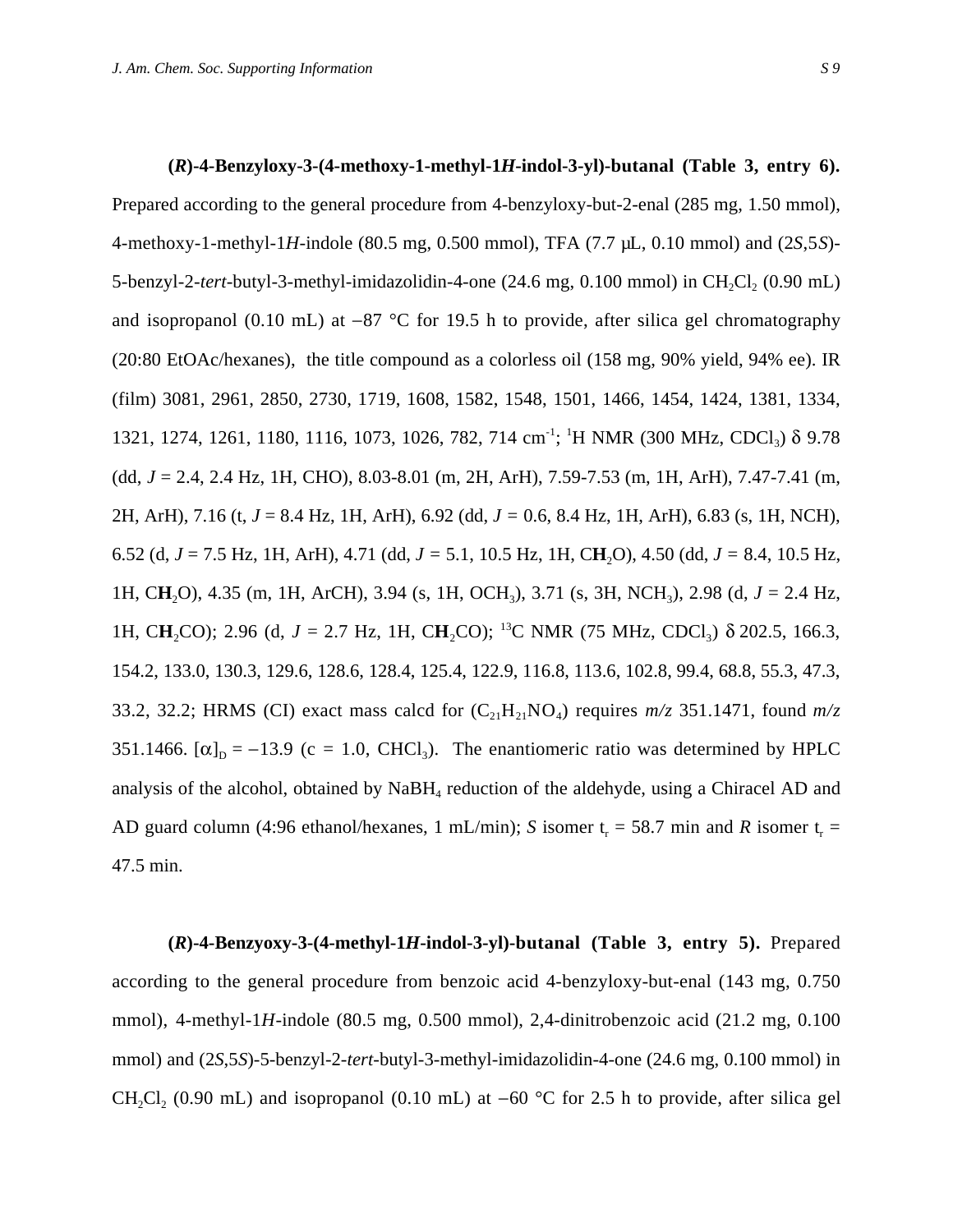chromatography (15:85 EtOAc/hexanes), the title compound as a colorless oil (150 mg, 94% yield, 94% ee) after silica gel chromatography in 15% EtOAc / hexanes. IR (film) 3406, 2947, 2923, 2843, 2738, 1717, 1620, 1604, 1584, 1451, 1411, 1383, 1344, 1315, 1271, 1178, 1114, 1066, 1226, 969 cm<sup>-1</sup>; <sup>1</sup>H NMR (300 MHz, CDCl<sub>3</sub>) δ 9.82 (dd, *J* = 2.1, 2.1 Hz, 1H, CHO), 8.14 (s, 1H, NH), 8.02 (dt, *J =* 1.5, 7.2 Hz, 2H, ArH), 7.58 (tt, *J =* 1.5, 6.6 Hz, 1H, ArH), 7.45 (tt, *J =* 1.2, 6.9 Hz, 2H, ArH), 7.24-7.08 (m, 3H, ArH, NCH), 6.91 (dt, *J =* 0.9, 7.2 Hz, 1H, ArH), 4.74 (dd, *J =* 4.2, 10.5 Hz, 1H, C**H**2O), 4.52-4.43 (m, 1H, ArCH), 4.32 (dd, *J =* 8.4, 10.8 Hz, 1H, C**H**2O), 3.05 (ddd, *J* = 2.1, 6.9, 16.8 Hz, 1H, C**H**2CO); 2.95 (ddd, *J* = 2.1, 7.8, 16.8 Hz, 1H, CH<sub>2</sub>CO), 2.82 (s, 3H, ArCH<sub>3</sub>); <sup>13</sup>C NMR (75 MHz, CDCl<sub>3</sub>) δ 201.3, 166.3, 136.5, 133.2, 130.5, 130.0, 129.7, 128.5, 125.1, 122.6, 122.1, 121.7, 115.8, 109.4, 68.9, 47.8, 31.7, 21.0; HRMS (CI) exact mass calcd for  $(C_{20}H_{19}NO_3)$  requires  $m/z$  321.1365, found  $m/z$  321.1353.  $[\alpha]_D = -26.6$  (c = 1.0, CHCl3). The enantiomeric ratio was determined by HPLC analysis of the alcohol, obtained by  $N$ a $BH<sub>4</sub>$  reduction of the aldehyde, using a Chiracel AD and AD guard column (10:90) ethanol/hexanes, 1 mL/min); *S* isomer  $t = 47.8$  min and *R* isomer  $t = 42.4$  min.

**(***R***)-4-Benzyloxy-3-(6-chloro-1***H***-indol-3-yl)-butanal (Table 3, entry 7).** Prepared according to the general procedure from 4-benzyloxy-but-2-enal (143 mg, 0.750 mmol), 6 chloro-1*H*-indole (75.8, 0.500 mmol), 2,4-dinitrobenzoic acid (21.2 mg, 0.100 mmol) and  $(2S,5S)$ -5-benzyl-2-tert-butyl-3-methyl-imidazolidin-4-one  $(24.6 \text{ mg}, 0.100 \text{ mmol})$  in CH<sub>2</sub>Cl<sub>2</sub> (0.90 mL) and isopropanol (0.10 mL) at -60  $\degree$ C for 12.75 h to provide, after silica gel chromatography (CH<sub>2</sub>Cl<sub>2</sub>), the title compound as a colorless oil (124 mg, 73% yield, 97% ee) after silica gel chromatography in CH<sub>2</sub>Cl<sub>2</sub>. IR (film) 3383, 2953, 2930, 2834, 2734, 1718, 1623, 1603, 1548, 1453, 1403, 1378, 1273, 1184, 1104, 1069, 1019, 909, 804, 774, 714 cm<sup>-1</sup>; <sup>1</sup>H NMR (300 MHz, CDCl3) δ 9.77 (dd, *J* = 1.8, 1.8 Hz, 1H, CHO), 8.15 (s, 1H, NH), 8.02-7.99 (m, 2H, ArH), 7.65 (dd, *J =* 0.6, 8.7 Hz, 1H, ArH), 7.58 (tt, *J =* 1.5, 6.6 Hz, 1H, ArH), 7.48-7.42 (m, 2H, ArH), 7.37 (d, *J =* 1.8 Hz, 1H NCH), 7.12 (dt, *J =* 2.1, 8.7 Hz, 2H, ArH), 4.70 (dd, *J =* 5.1, 10.8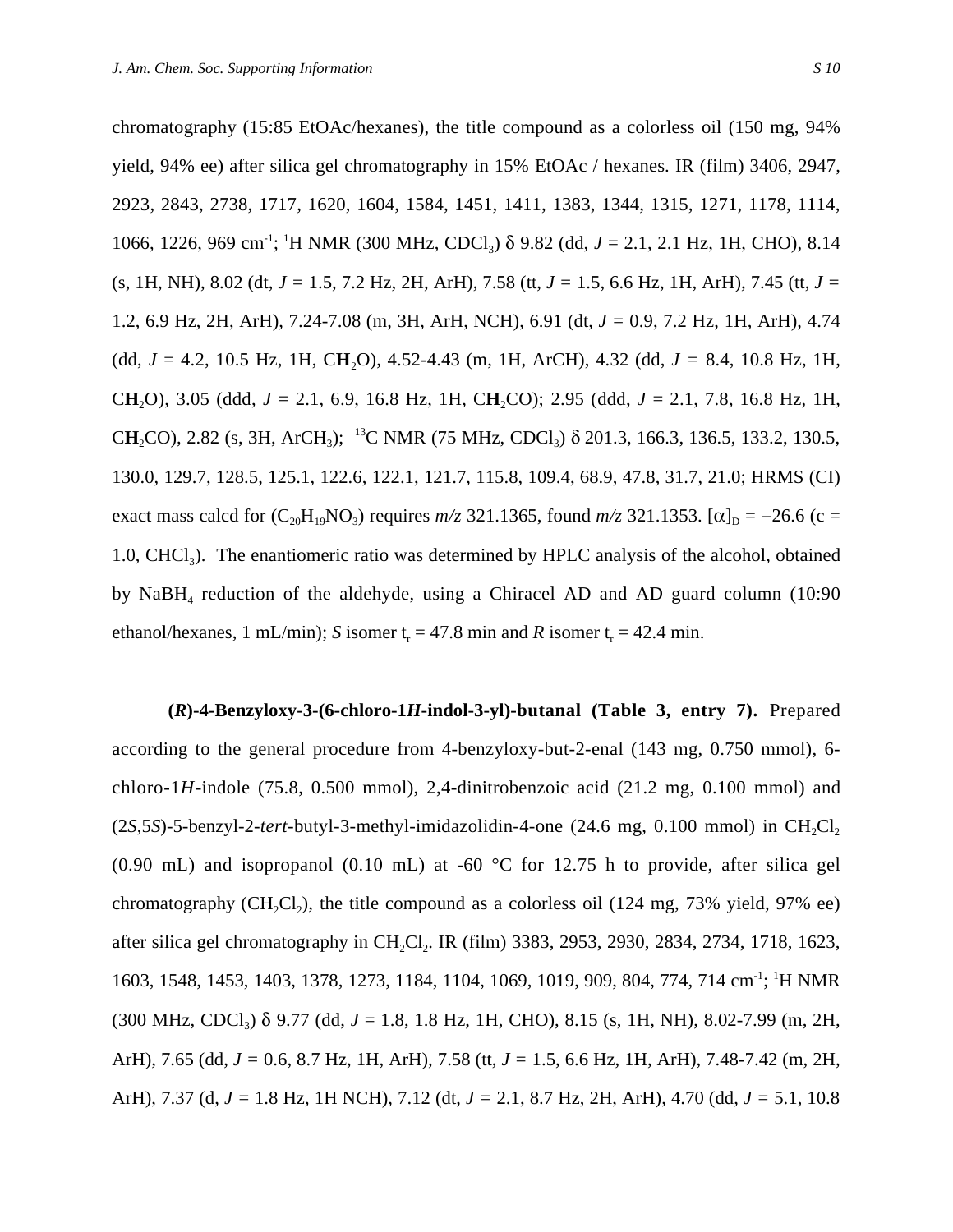Hz, 1H, C**H**2O), 4.42 (dd, J = 8.4, 11.1 Hz, 1H, C**H**2O), 4.08 (m, 1H, ArCH), 3.06 (ddd, *J* = 1.8, 6.3, 16.8 Hz, 1H, CH<sub>2</sub>CO); 2.95 (ddd,  $J = 2.1, 7.8, 16.5$  Hz, 1H, CH<sub>2</sub>CO); <sup>13</sup>C NMR (75 MHz, CDCl3) δ 200.9, 166.5, 136.7, 135.4, 133.2, 129.9, 129.6, 128.5. 125.1, 122.3, 120.7, 119.8, 115.0, 111.4, 67.8, 46.5, 31.0; HRMS (CI) exact mass calcd for  $(C_{19}H_{16}CINO_3)$  requires  $m/z$ 341.0819, found  $m/z$  341.0814.  $[\alpha]_D = -3.3$  (c = 1.0, CHCl<sub>3</sub>). The enantiomeric ratio was determined by HPLC analysis of the alcohol, obtained by  $NaBH<sub>4</sub>$  reduction of the aldehyde, using a Chiracel AD and AD guard column (10:90 ethanol/hexanes, 1 mL/min); *S* isomer  $t_r =$ 38.8 min and *R* isomer  $t_r = 43.3$  min.

**(***R***)-3-[1-(4-Bromo-benzyl)-5-methoxy-2-methyl-1***H***-indol-3-yl]-butanal (eq 3).** To 1- (4-bromo-benzyl)-5-methoxy-2-methyl-1*H*-indole (110 mg, 0.333 mmol) in a 2-dram amber vial was added CH<sub>2</sub>Cl<sub>2</sub> (0.60 mL), isopropanol (0.066 mL), dichloroacetic acid (5.5  $\mu$ L, 0.066 mmol) and (2*S*,5*S*)-5-benzyl-2-*tert*-butyl-3-methyl-imidazolidin-4-one (16.4 mg, 0.066 mmol). This solution was stirred for 10 min at room temperature, then placed in a −70 °C bath for an additional 10 min. At this time, crotonaldehyde  $(82 \mu L, 1.0 \text{ mmol})$  was added and the reaction was stirred at −70 °C for 9 h. The reaction mixture was then transferred cold through a silica plug into a flask and concentrated to provide, after silica gel chromatography (20:80 EtOAc/hexanes), the title compound as a colorless oil (111 mg, 84% yield, 87% ee). IR (film) 2930, 2823, 2730, 1722, 1618, 1581, 1530, 1483, 1452, 1405, 1229, 1156, 1073, 1037, 1011, 902, 798, 476 cm<sup>-1</sup>; <sup>1</sup>H NMR (300 MHz, CDCl<sub>3</sub>) δ 9.69 (dd, *J* = 1.8, 1.8 Hz, 1H, CHO), 7.38 (dt, *J =* 2.4, 9.0 Hz, 2H, ArH), 7.12 (d, *J =* 2.1 Hz, 1H, ArH), 7.05 (d, *J =* 9.0, 1H, ArH), 6.79-6.75 (m, 3H, ArH), 5.19 (s, 2H NCH<sub>2</sub>), 3.88 (s, 3H, OCH<sub>3</sub>), 3.66 (dt, *J* = 7.2, 22.2 Hz, 1H ArCH), 3.02 (ddd, *J* = 1.8, 8.1, 16.5 Hz, 1H, C**H**2CO); 2.85 (ddd, *J* = 2.1, 6.6, 16.5 Hz, 1H, C**H**2CO); 2.30 (s, 3H, ArCH<sub>3</sub>) 1.48 (d,  $J = 7.2$  Hz, 3H, CHCH<sub>3</sub>); <sup>13</sup>C NMR (75 MHz, CDCl<sub>3</sub>)  $\delta$  202.5, 153.6, 137.0, 132.7, 132.0, 131.9, 127.6, 126.6, 121.1, 114.5, 110.0, 109.8, 102.3, 56.2, 50.6, 46.2, 26.4, 21.4, 10.9; HRMS (CI) exact mass calcd for  $(C_{21}H_{22}BrNO_2)$  requires  $m/z$  399.0834,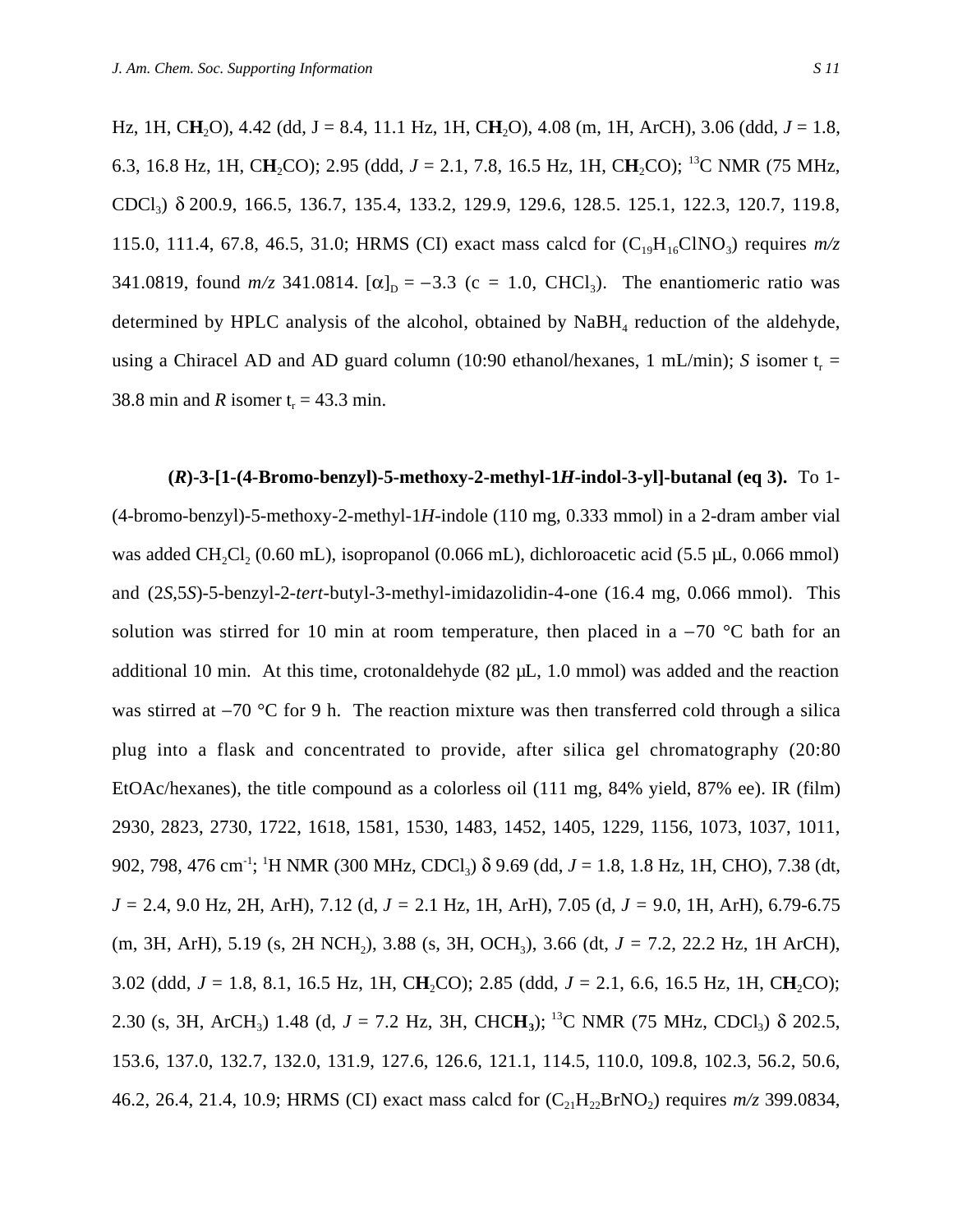found  $m/z$  399.0833. [ $\alpha$ ]<sub>D</sub> = −20.8 (c = 1.0, CHCl<sub>3</sub>). The enantiomeric ratio was determined by HPLC analysis of the alcohol, obtained by  $N$ aBH<sub>4</sub> reduction of the aldehyde, using a Chiracel OD–H and OD guard column (4:96 ethanol/hexanes, 1 mL/min); *S* isomer t<sub>r</sub> = 45.1 min and *R* isomer  $t_r = 35.9$  min.

**(***R***)-3-[1-(4-Bromo-benzyl)-5-methoxy-2-methyl-1***H***-indol-3-yl]-butyric acid (eq 3).** A solution of (*R*)-3-[1-(4-Bromo-benzyl)-5-methoxy-2-methyl-1*H*-indol-3-yl]-butanal (110 mg, 0.250 mmol) and silver nitrate (59.7mg, 0.275mmol) in 1.3ml absolute ethanol was treated with a solution of 5N NaOH in ethanol (1:5, 0.9ml, 0.75 mmol NaOH). After 45 min this was treated with 10ml water, acidified to pH 3 and extracted with CHCl<sub>3</sub> (5x20ml) rinsing each extract with brine. The combined organics were dried over Na<sub>2</sub>SO<sub>4</sub> and concentated *in vacuo* to provide, after silica gel chromatography the title compound as a pale yellow solid (101 mg, 97% yield). IR (film) 3425, 2961, 2934, 2833, 1706, 1483, 1451, 1405, 1228, 1156, 1010, 796, 755 cm<sup>-1</sup>; <sup>1</sup>H NMR (300 MHz, CDCl3) δ 7.36 (d, *J =* 9.0 Hz, 2H, ArH), 7.11 (d, *J =* 2.4 Hz, 1H, ArH), 7.04 (d, *J =* 8.7, 1H, ArH), 6.77-6.73 (m, 3H, ArH), 5.18 (s, 2H NCH2), 3.86 (s, 3H, OCH3), 3.56 (dt, *J =* 7.2, 21.9 Hz, 1H ArCH), 2.86 (d, *J* = 3.6 Hz, 1H, C**H**2CO); 2.83 (d, *J* = 3.3 Hz, 1H, C**H**2CO); 2.27 (s, 3H, ArCH<sub>3</sub>) 1.49 (d,  $J = 7.2$  Hz, 3H, CHCH<sub>3</sub>); <sup>13</sup>C NMR (75 MHz, CDCl<sub>3</sub>)  $\delta$  178.0, 153.7, 137.3, 133.8, 133.0, 132.0, 127.7, 126.7, 121.2, 118.8, 114.6, 110.1, 109.9, 102.4, 56.3, 46.3, 41.5, 28.6, 21.1, 10.9; HRMS (CI) exact mass calcd for  $(C_{21}H_{23}BrNO_3)$  (M+1) requires  $m/z$ 416.0861, found  $m/z$  416.0867.  $[\alpha]_D = -30.9$  (c = 1.0, CHCl<sub>3</sub>).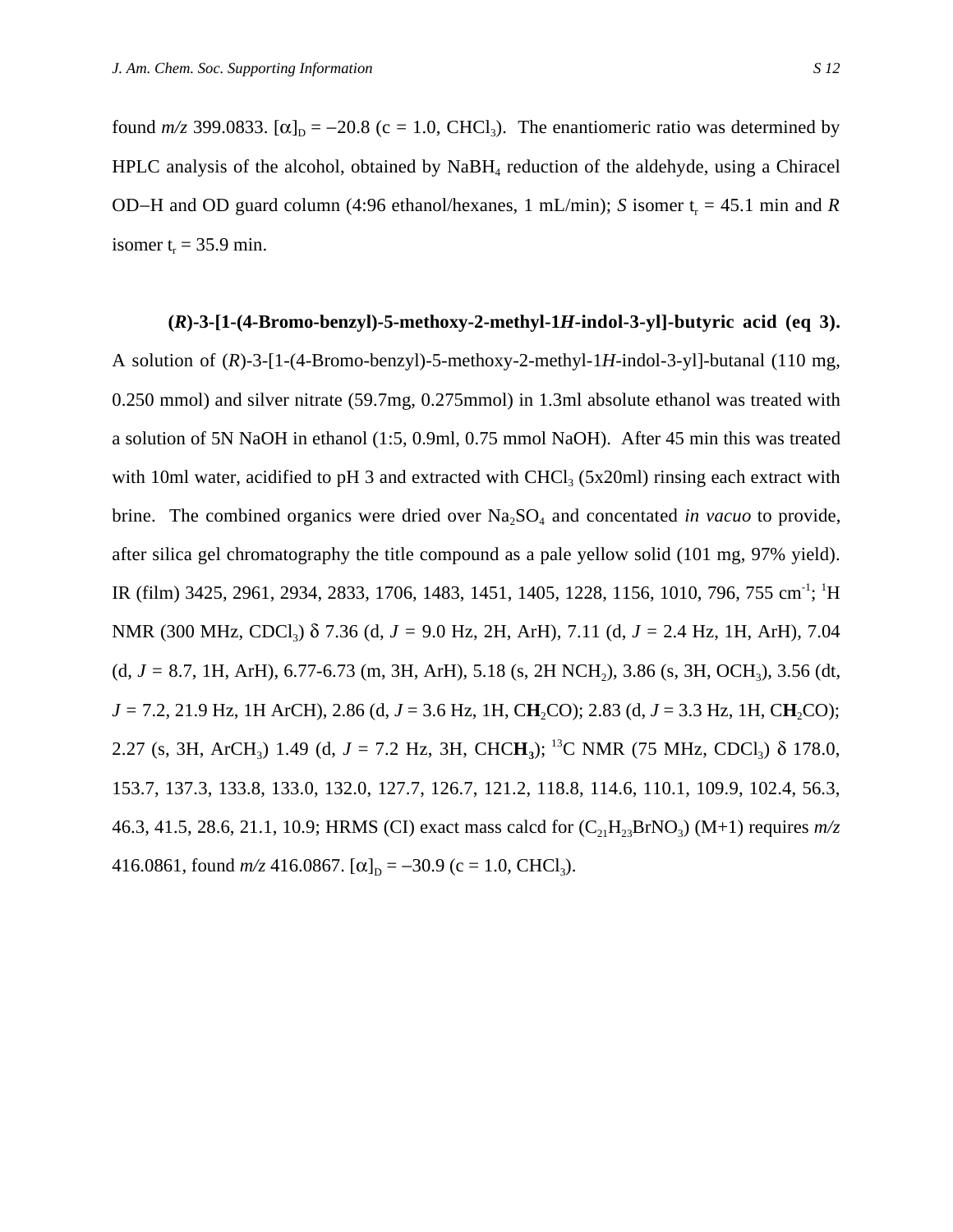### **Determination of absolute stereochemistry**



**Determination of the absolute stereochemistry of (***R***)-3-(1***H***-indol-3-yl)-butanal by correlation to (***S***)-3-(1***H***-indol-3-yl)-butyric acid methyl ester.<sup>3</sup> 3-(1***H***-Indol-3-yl)-butanal** (130 mg, 0.690 mmol) was dissolved in *tert*-butyl alcohol (27 mL) and 2-methyl-2-butene (4.7 mL) and subsequently was stirred for 10 min. To this solution was added an aqueous solution  $(4.7 \text{ mL})$  of NaClO<sub>2</sub> (75 mg, 0.83 mmol) and NaH<sub>2</sub>PO<sub>4</sub> (115 mg, 0.830 mmol) in one portion. The reaction mixture was stirred at room temperature for 12 h. The organics were removed by concentrating *in vacuo*. The residue was diluted with 10 mL of H<sub>2</sub>O, and adjusted to a neutral pH with 1M HCl. Extraction with EtOAc (3x10 mL), drying over Na<sub>2</sub>SO<sub>4</sub>, and concentration *in vacuo* provided 3-(1*H*-indol-3-yl)-butanoic acid. TMS-diazomethane was added dropwise to a solution of the crude 3-(1*H*-indol-3-yl)-butanoic acid in methanol (7 mL) until a yellow color persisted. The residual TMS-diazomethane was quenched by the dropwise addition of acetic acid until the yellow color disappeared. The reaction was then treated with an excess of saturated aqueous sodium bicarbonate, extracted with Et<sub>2</sub>O (3 x 20ml), dried over Na<sub>2</sub>SO<sub>4</sub> and purified by silica gel chromatography (20:80 EtOAc/hexanes to provide (*R*)-3-(1*H*-indol-3-yl)-butyric acid methyl ester.  $[\alpha]_D = -7.6$  (c = 1.0, benzene); reported rotation for (*S*)-3-(1*H*-indol-3-yl)-butyric acid methyl ester  $[\alpha]_D = +10.9$  (c = 2.12, benzene).

<sup>&</sup>lt;sup>2</sup><br>3 Takeda, T.; Mukaiyama, T. *Chem. Lett*. **1980**, 163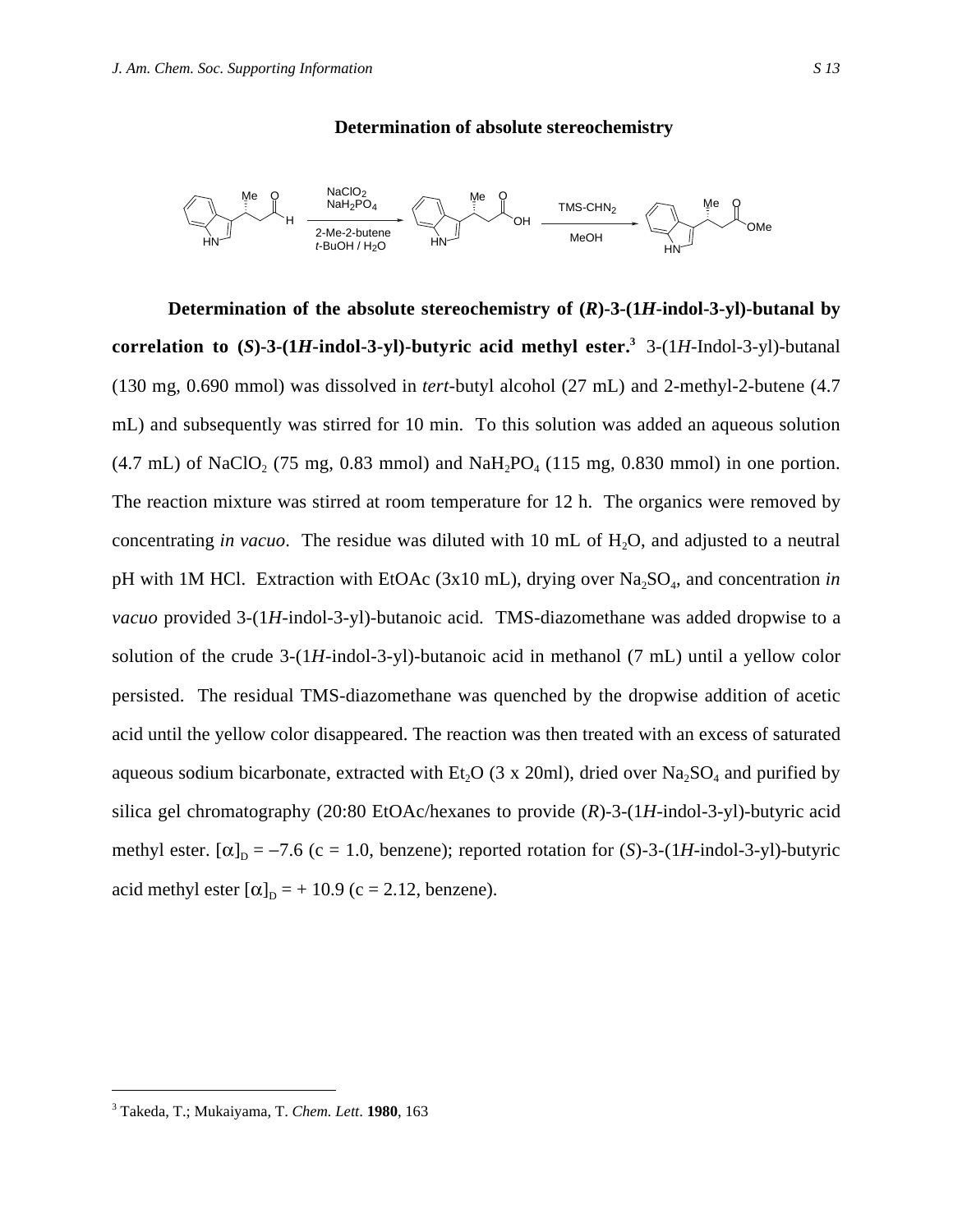

**Determination of the absolute stereochemistry of (***R***)-3-(1-Benzyl-1***H***-indol-3-yl) butanal by correlation to**  $(R)$ **-3-** $(H$ **-indol-3-yl)-butanal.**  $(R)$ -3- $(H$ -Indol-3-yl)-butanal (89.5) mg, 0.479 mmol) was treated with ethylene glycol (130 µL, 2.4 mmol) and a catalytic amount of *p*-TSA in CH<sub>2</sub>Cl<sub>2</sub> (2 mL). The reaction was stirred at room temperature for 12 h, at which time the organics were removed *in vacuo*. The solution was diluted with H<sub>2</sub>O (10 mL) and extracted with Et<sub>2</sub>O (3x20 mL). The collected organics where washed with brine, dried over  $Na<sub>2</sub>SO<sub>4</sub>$  and concentrated *in vacuo* to provide (*R*)-3-(2-[1,3]dioxolan-2-yl-1-methyl-ethyl)-1*H*-indole (15.7 mg, 0.0680 mmol) after silica gel chromatography (20:80 EtOAc/hexanes). This residual material was then exposed to 1 mL of DMSO, finely crushed KOH (15.3 mg, 0.272 mmol), and benzyl bromide (12  $\mu$ L, 0.13 mmol) at 0<sup>o</sup>C, then the solution was allowed to warm to room temperature and stirred for 12 h. The reaction was then treated with water (10ml), and extracted with Et<sub>2</sub>O (2x20ml). The aqueous layer was acidifid to pH 4, extracted with Et<sub>2</sub>O 3x20ml), dried over Na<sub>2</sub>SO<sub>4</sub> and concentrated *in vacuo* to provide 14.7 mg of (*R*)-1-benzyl-3-(2-[1,3]dioxolan-2yl-1-methyl)-1*H*-indole after preparative TLC (20:80 EtOAc/hexanes). The benzylated product was then refluxed with a catalytic amount of *p*-TSA in H<sub>2</sub>O (1 mL) / acetone (2 mL) overnight. The reaction mixture was diluted with  $H<sub>2</sub>O$  (5 mL), and extracted with Et<sub>i</sub>O (3x10 mL). The collected organics were washed with brine, dried over Na<sub>2</sub>SO<sub>4</sub> and concentrated *in vacuo* to provide (*R*)-3-(1-benzyl-1*H*-indol-3-yl)-butanal (5.5 mg, 0.020 mmol) after preparative TLC.  $[\alpha]_D = +3.8$  (c = 1.0, CHCl<sub>3</sub>); reported rotation for (*R*)-3-(1-benzyl-1*H*-indol-3-yl)-butanal [ $\alpha]_D$  $= +3.5$  (c = 1.0, CHCl<sub>3</sub>).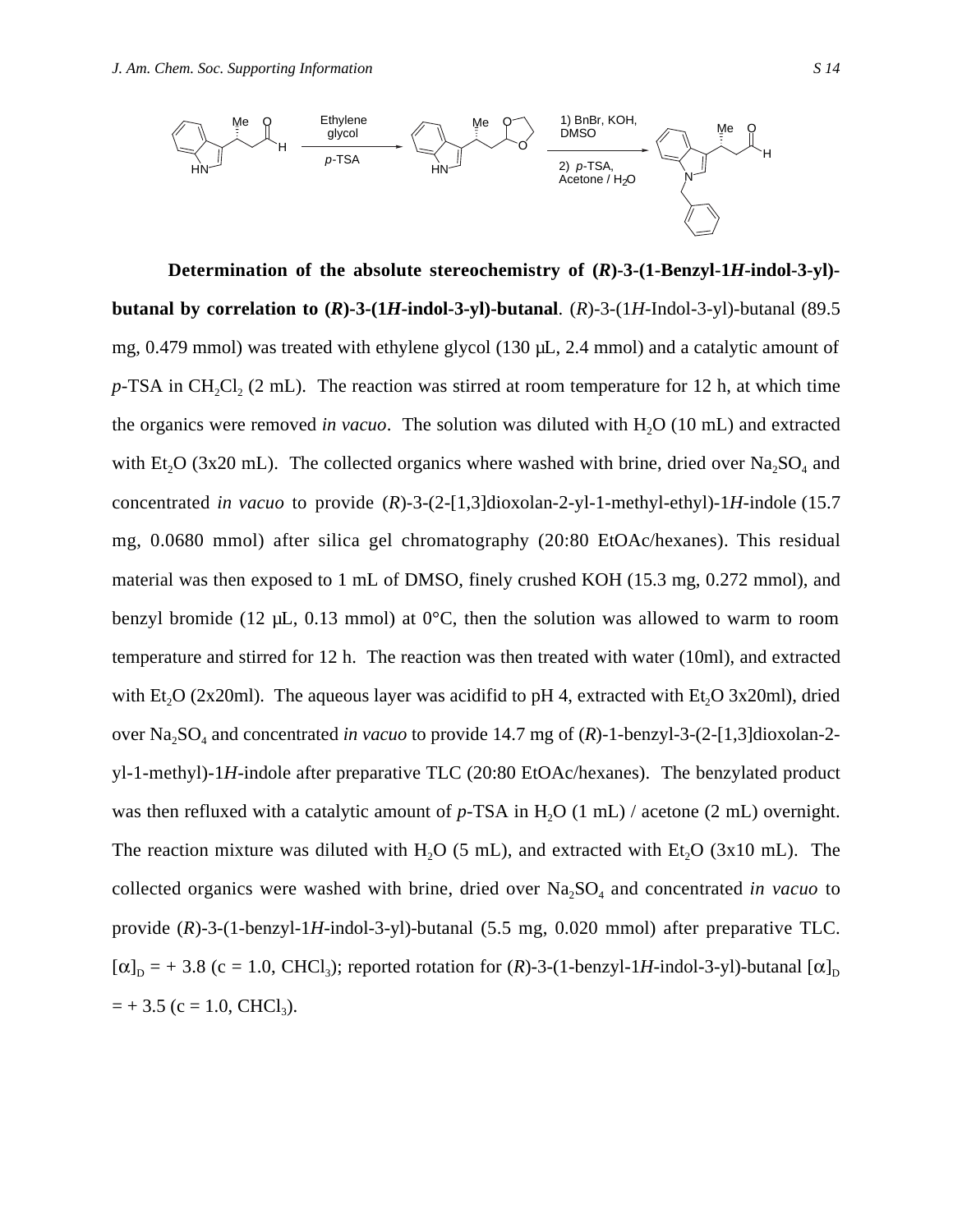

**Determination of the absolute stereochemistry of (***R***)-3-(1-methyl-1***H***-indol-3-yl) butanal by correlation to (***R***)-3-(1***H***-indol-3-yl)-butanal**. (*R*)-3-(1*H*-Indol-3-yl)-butanal (236 mg, 1.26 mmol) was dissolved in methanol (15 mL) and treated with trimethyl orthoformate (275 µl, 2.50 mmol) and a catalytic amount of *p*-TSA. The reaction was stirred at room temperature for 3 hours, at which time  $H<sub>2</sub>O$  (10 mL) was added and the reaction was extracted with ether  $(3x20 \text{ mL})$ . The collected organics were rinsed with brine, dried over Na<sub>2</sub>SO<sub>4</sub>, and concentrated *in vacuo* to provide 3-(3,3-dimethoxy-1-methyl-propyl)-1*H*-indole (228 mg, 1.17 mmol). 3-(3,3 dimethoxy-1-methyl-propyl)-1*H*-indole (39.9 mg, 0.171 mmol) was dissolved in a KOH (38.4 mg, 0.684 mmol) / DMSO (2 mL) solution and allowed to stir at  $0^{\circ}$ C for 10 min, at which time dimethyl sulfate (32.5 µl, 0.340 mmol) was added and the reaction was allowed to warm to room temperature. The reaction was left to stir at room temperature until it appeared done by TLC. The reaction was quenched with  $H<sub>2</sub>O$  (1 mL) and brought to a neutral pH with dropwise addition of 1M HCl. The solution was extracted with  $Et<sub>2</sub>O$  (3x5 mL), and the collected organics were rinsed with brine, dried over Na<sub>2</sub>SO<sub>4</sub>, and concentrated *in vacuo* to provide 3-(3,3-dimethoxy-1methyl-propyl)-1-methyl-indole. This crude residual material was dissolved in THF (5 mL) and 1M HCl (1 mL) to give (*R*)-3-(1-methyl-1*H*-indol-3-yl)-butanal (1.9 mg, 0.0094 mmol) after preparative TLC (25:75 EtOAc/hexanes). .  $[\alpha]_D = -4.1$  (c = 1.0, CHCl<sub>3</sub>); reported rotation for (*R*)-3-(1-methyl-1*H*-indol-3-yl)-butanal  $[\alpha]_D = -4.2$  (c = 1.0, CHCl<sub>3</sub>).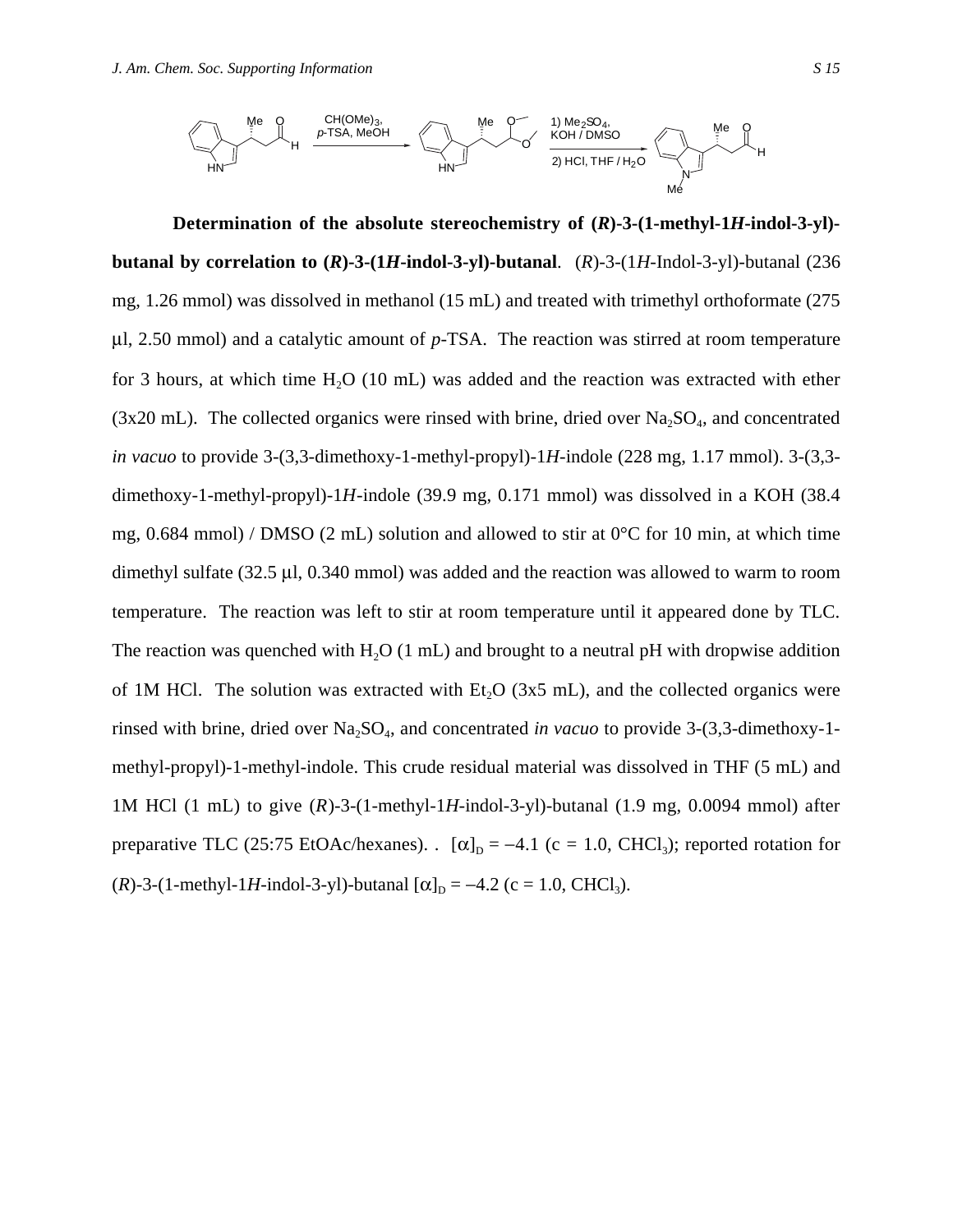

**Determination of the absolute stereochemistry (***R***)-4-benzyloxy-3-(1-methyl-1***H***indol-3-yl)-butanal by correlation to**  $(R)$ **-3-** $(1H$ **-indol-3-yl)-butanal.**  $(R)$ -Benzoic acid 2- $(1$ methyl-1*H*-indol-3-yl)-4-oxo-butyt ester  $(1.65g, 5.10$  mmol) was dissolved in CH<sub>2</sub>Cl<sub>2</sub> (50 mL). This solution was treated with *p*-TSA (20 mg) and ethylene glycol (1.4 mL, 26 mmol). The reaction was stirred at room temperature overnight, at which time the organics were removed *in vacuo*. The solution was diluted with  $H_2O$  (10 mL) and extracted with Et<sub>2</sub>O (3x20 mL). The collected organics were washed with brine, dried over Na<sub>2</sub>SO<sub>4</sub> and concentrated *in vacuo* to provide (*R*)-benzoic acid 3-[1,3]dioxolan-2-yl-2-(1-methyl-1*H*-indol-3-yl)-propyl ester. The unpurified product was dissolved in MeOH/THF (18 mL / 18 mL) and allowed to stir at room temperature for 10 min. To this was added a 4% NaOH / MeOH (18 mL) solution. The reaction was allowed to stir at room temperature for 1 h. The solution was diluted with  $H<sub>2</sub>O$  (10 mL) and extracted with Et<sub>2</sub>O (3x20 mL). The collected organics were washed with brine, dried over Na<sub>2</sub>SO<sub>4</sub> and concentrated *in vacuo* to provide (*R*)-3-[1,3]dioxolan-2-yl-2-(1-methyl-1*H*-indol-3yl)-propan-1-ol (600 mg, 2.30 mmol) after silica gel chromatography (50:50 Et, O/hexanes). 50% Et<sub>2</sub>O / hexanes). (*R*)-3-[1,3]Dioxolan-2-yl-2-(1-methyl-1*H*-indol-3-yl)-propan-1-ol (69.5 mg, 0.267 mmol) was dissolved in CH<sub>2</sub>Cl<sub>2</sub> (8 mL) and Et<sub>3</sub>N (56 µl, 0.40 mmol). The reaction was cooled to 0  $\degree$ C and treated with methanesulfonyl chloride (31 µl, 0.40 mmol). The reaction stirred for 1.5 h at this temperature then was allowed to warm to room temperature and stirred for an additional 10 min. The solution was diluted with  $H<sub>2</sub>O$  (5 mL) and extracted with Et<sub>2</sub>O (3x10) mL). The collected organics were washed with brine, dried over Na<sub>2</sub>SO<sub>4</sub> and concentrated *in vacuo* to provide (*R*)-methanesulfonic acid 3-[1,3]dioxolan-2-yl-2-(1-methyl-1*H*-indol-3-yl) propyl ester. Deoxygenation was performed following the method of Holder and Matturro.<sup>4</sup> The

 $\frac{1}{4}$ Holder, R.W.; Matturro, M.G. *J. Org. Chem.* **1977**, *42*, 2166.